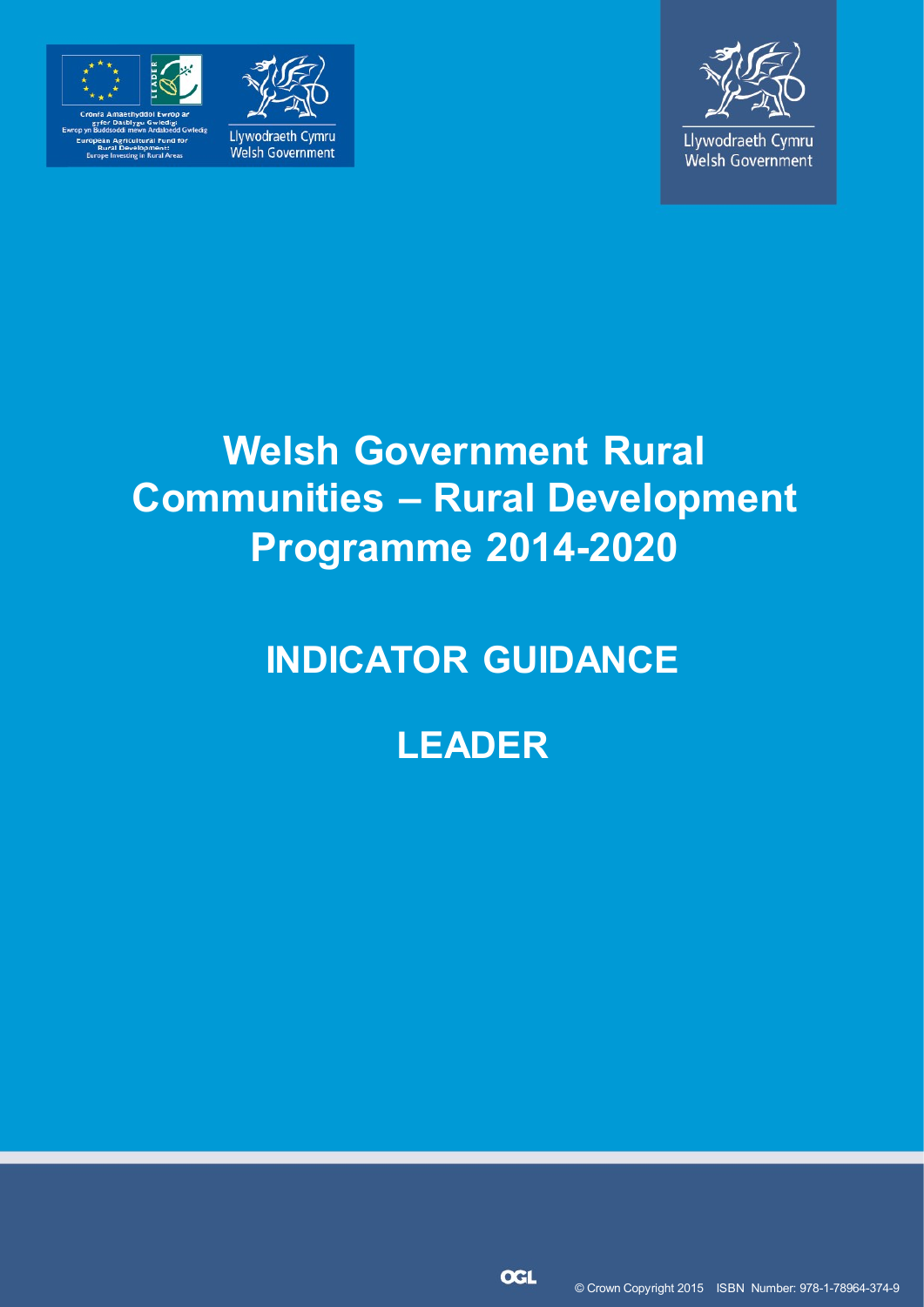## **Contents**

| R.24/T.23. Jobs Created Through Supported Projects (LEADER)  19          |  |
|--------------------------------------------------------------------------|--|
|                                                                          |  |
|                                                                          |  |
|                                                                          |  |
|                                                                          |  |
|                                                                          |  |
|                                                                          |  |
|                                                                          |  |
| Number of Information Dissemination Actions/Promotional and/or Marketing |  |
|                                                                          |  |
|                                                                          |  |
|                                                                          |  |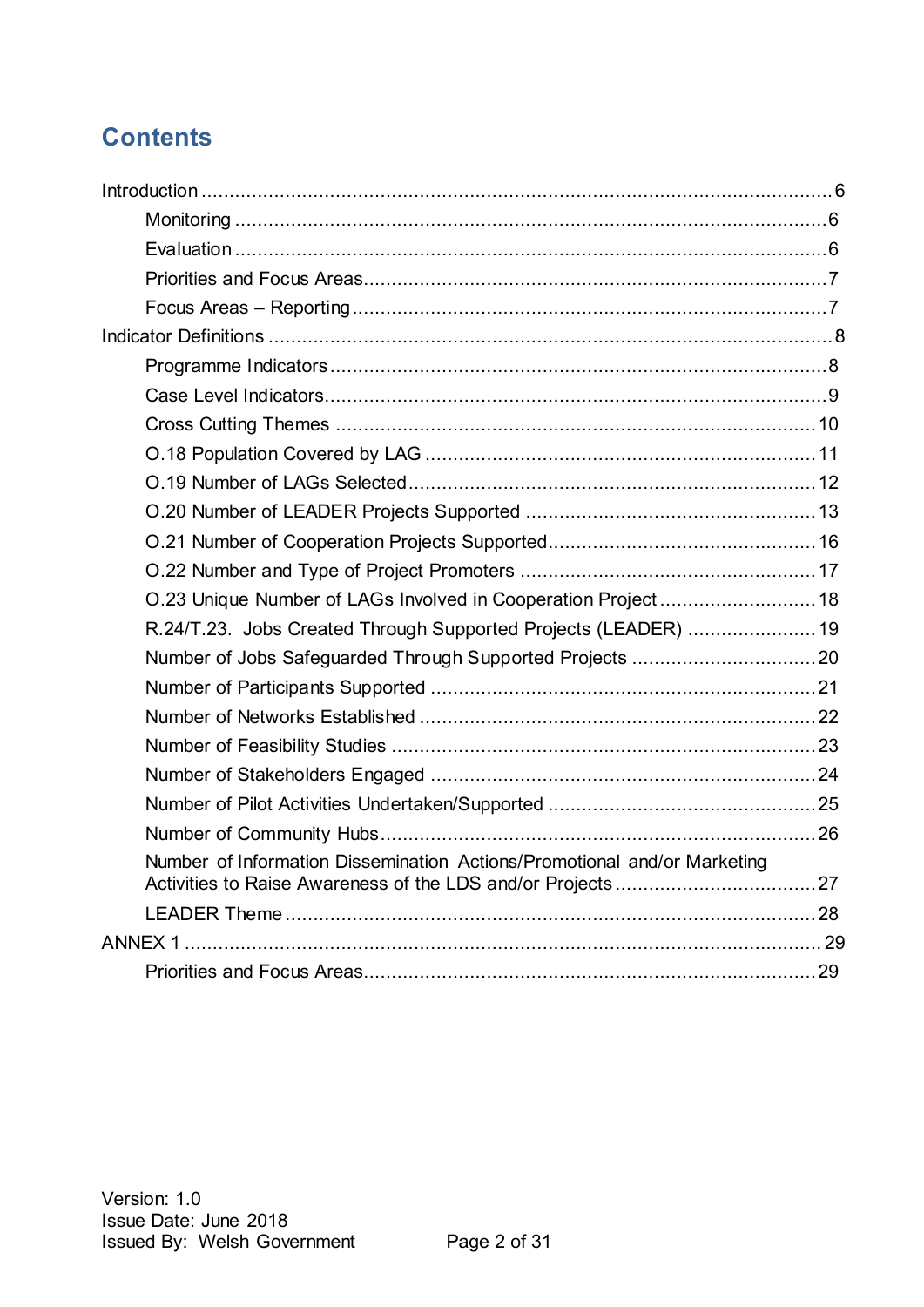## **Glossary**

| Additionality           | An impact arising from an intervention is additional if it would not<br>have occurred in the absence of the intervention.                                                                                                                                                                                                                                                                                  |
|-------------------------|------------------------------------------------------------------------------------------------------------------------------------------------------------------------------------------------------------------------------------------------------------------------------------------------------------------------------------------------------------------------------------------------------------|
| Agricultural<br>Area    | "Agricultural area" means any area taken up by arable land,<br>permanent grassland and permanent pasture or permanent crops                                                                                                                                                                                                                                                                                |
| Beneficiary             | as defined in Article 4 of Regulation (EU) No 1307/2013<br>A public or private body and, for the purposes of the EAFRD<br>Regulation and of the EMFF Regulation only, a natural person,<br>responsible for initiating or both initiating and implementing<br>operations. Regulation (EU) No 1303/2013.                                                                                                     |
| <b>CAP</b>              | Common Agricultural Policy                                                                                                                                                                                                                                                                                                                                                                                 |
| Case Level<br>Indicator | Indicators set by the Welsh Government to compliment and add<br>values to EC indicators covering EAFRD funded activity.                                                                                                                                                                                                                                                                                    |
| <b>CLLD</b>             | Community-Led Local Development                                                                                                                                                                                                                                                                                                                                                                            |
| Completed<br>operation  | An operation that has been physically completed or fully<br>implemented and in respect of which all related payments have<br>been made by beneficiaries and the corresponding public<br>contribution has been paid to the beneficiaries. Completion is<br>determined by the last payment made. See also Operation.                                                                                         |
| <b>EAFRD</b>            | European Agricultural Fund for Rural Development                                                                                                                                                                                                                                                                                                                                                           |
| <b>EIP</b>              | European Innovation Partnership                                                                                                                                                                                                                                                                                                                                                                            |
| Enterprise              | Any entity engaged in an economic activity, irrespective of its legal<br>form. This includes self-employed persons and partnerships or<br>associations regularly engaged in an economic activity.                                                                                                                                                                                                          |
| <b>ESI</b>              | European Structural & Investment Programmes (consisting of<br>ERDF, ESF, EAFRD & EMFF funds)                                                                                                                                                                                                                                                                                                               |
| Focus Area              | Six EU Rural Development policy priorities provide the basis for<br>rolling out support from the EAFRD to rural areas. These broader<br>EU policy priorities are broken down into specific areas of<br>intervention, known as Focus Areas (FAs) of which there are 18 in<br>total. See annex 1 for further information on Priorities and Focus<br>Areas.                                                   |
| Forest                  | "Forest" means an area of land spanning more than 0.5 hectares<br>with trees higher than 5 metres and a canopy cover of more than<br>10 percent, or trees able to reach these thresholds in situ; and<br>does not include land that is predominantly under agricultural or<br>urban land use.                                                                                                              |
| <b>FTE</b>              | Jobs should be reported as Full-Time Equivalents (FTE), based on<br>a 30 hour week. For example, if a post involves working 30 hours<br>or more per week then it is 1 FTE. If a job is not full-time, then the<br>hours worked each week will need be divided by 30 to give the<br>proportion of FTE represented. For example, 18 hours per week<br>would be 0.6 FTE.                                      |
| Gender                  | The term "sex" refers to the biological and physiological<br>characteristics that define men and women while the term "gender"<br>refers to the social representation of male and female attributes.<br>For the purposes of monitoring it is recommended that:<br>- in cases where information is collected directly from participants<br>the gender identity of participants should be recorded (i.e. the |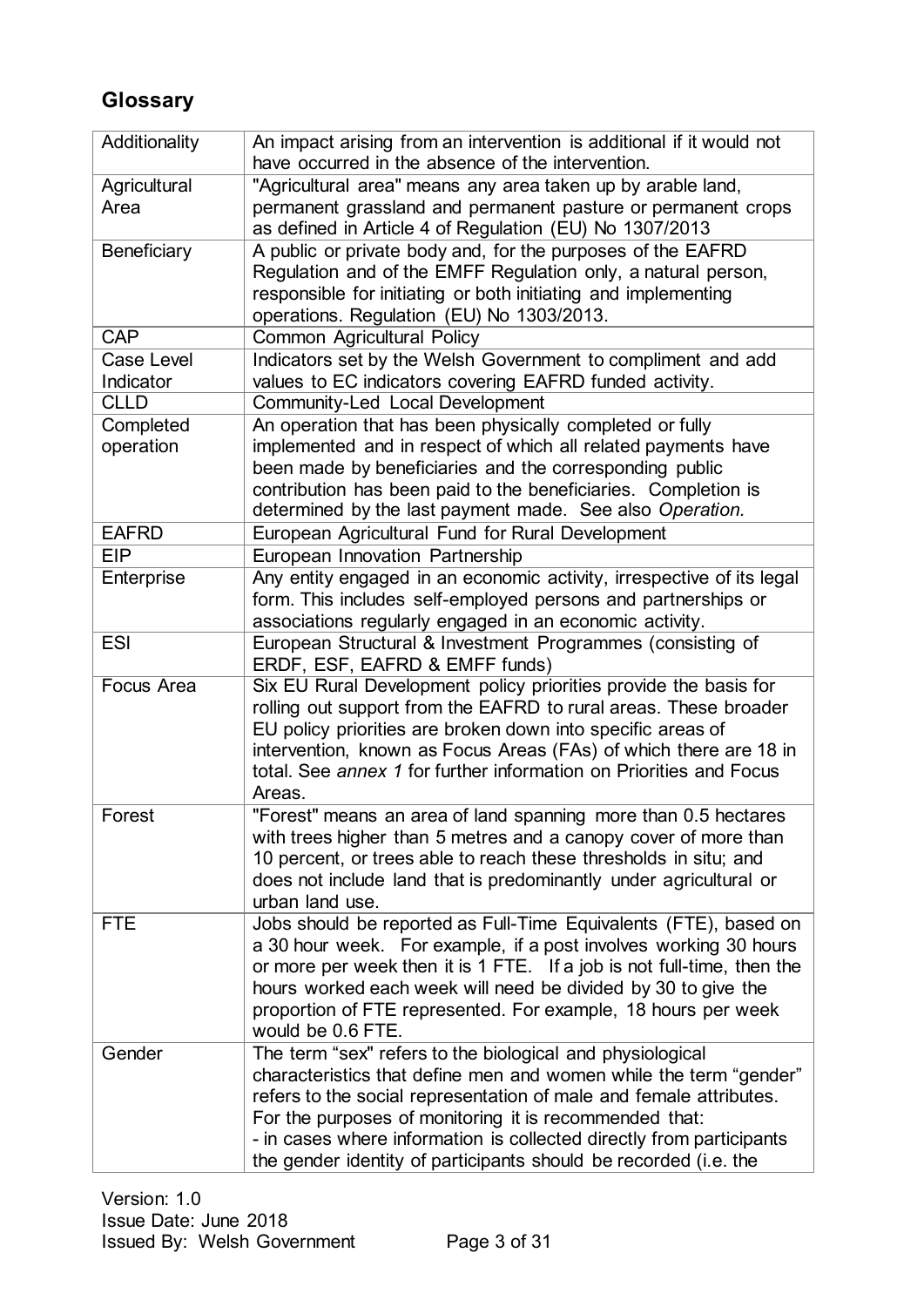|                  | sex/gender that the participant wishes to be identified with);                                                                       |
|------------------|--------------------------------------------------------------------------------------------------------------------------------------|
|                  | - In cases where information is taken from registers the existing                                                                    |
|                  | records can be used without further enquiry.                                                                                         |
| Impact Indicator | Impact indicators refer to benefits both at the level of Measure or                                                                  |
|                  | RDP/policy. There are 16 common impact indicators set by EC                                                                          |
|                  | covering the CAP, of which 13 are applicable to Rural                                                                                |
|                  | Development Programmes                                                                                                               |
| <b>LAG</b>       | <b>Local Action Group</b>                                                                                                            |
| <b>LDS</b>       | Local Development Strategy. Each LAG completed a Local                                                                               |
|                  | Development Strategy at the start of the programming period.                                                                         |
|                  | They set out a coherent set of operations to meet local objectives                                                                   |
|                  | and needs, which contribute to meeting the European Union                                                                            |
|                  | strategy for smart, sustainable and inclusive growth and which are                                                                   |
|                  | implemented in partnership at the appropriate level.                                                                                 |
| <b>LEADER</b>    | LEADER is a French acronym, standing for 'Liaison Entre Actions'                                                                     |
|                  | de Développement de l'Économie Rurale', meaning 'Links between                                                                       |
|                  | the rural economy and development actions'.                                                                                          |
| LU               | Livestock Unit: Livestock refers to domesticated animals, such as                                                                    |
|                  | cows and sheep, usually raised or kept for their meat and/or                                                                         |
|                  | produce. See Regulation (EU) No808/2014 Annex II for conversion                                                                      |
|                  | rates                                                                                                                                |
| <b>Measure</b>   | A set of operations contributing to one or more of the Union                                                                         |
|                  | priorities for rural development                                                                                                     |
| Operation        | A project, contract, action or group of projects selected by the                                                                     |
|                  | managing authorities of the programmes concerned, or under their                                                                     |
|                  | responsibility, that contributes to the objectives of a priority or                                                                  |
|                  | priorities.                                                                                                                          |
| Output Indicator | There are 27 output indicators set by the EC for Rural<br>Development. These Measure activities implemented within                   |
|                  | RDP/policy. Some output indicators apply to all Measures (e.g.                                                                       |
|                  | total public expenditure), some apply to several Measures (e.g.                                                                      |
|                  | area supported etc.) others are Measure specific (LEADER etc.).                                                                      |
|                  | Outputs measure the progress of the project activities. Outputs                                                                      |
|                  | therefore have to be capable of being forecast and delivered as                                                                      |
|                  | part of the project. Progress on delivering the outputs is monitored                                                                 |
|                  | during the life of the project/operation.                                                                                            |
| Participant      | 'Participants' refer to persons benefiting directly from an                                                                          |
|                  | intervention. Only those persons who can be identified and asked                                                                     |
|                  | for their personal data and for whom specific expenditure is                                                                         |
|                  | earmarked shall be reported as a participant.                                                                                        |
| Priority         | There are six EU Rural Development policy priorities that provide                                                                    |
|                  | the basis for rolling out support from the EAFRD to rural areas.                                                                     |
|                  | These are; Knowledge Transfer and Innovation, Farm Viability and                                                                     |
|                  | Competitiveness, Food Chain Organisation and Risk Management,                                                                        |
|                  | Restoring, Preserving and Enhancing Ecosystems, Resource-                                                                            |
|                  | efficient, Climate-resilient Economy and Social Inclusion and                                                                        |
|                  | Economic Development. See annex 1 for further information on                                                                         |
|                  | Priorities and Focus Areas.                                                                                                          |
|                  |                                                                                                                                      |
| Project          | A 'project' is the lowest unit of organisation of EAFRD funded<br>activity and covers an activity/ activities implemented within the |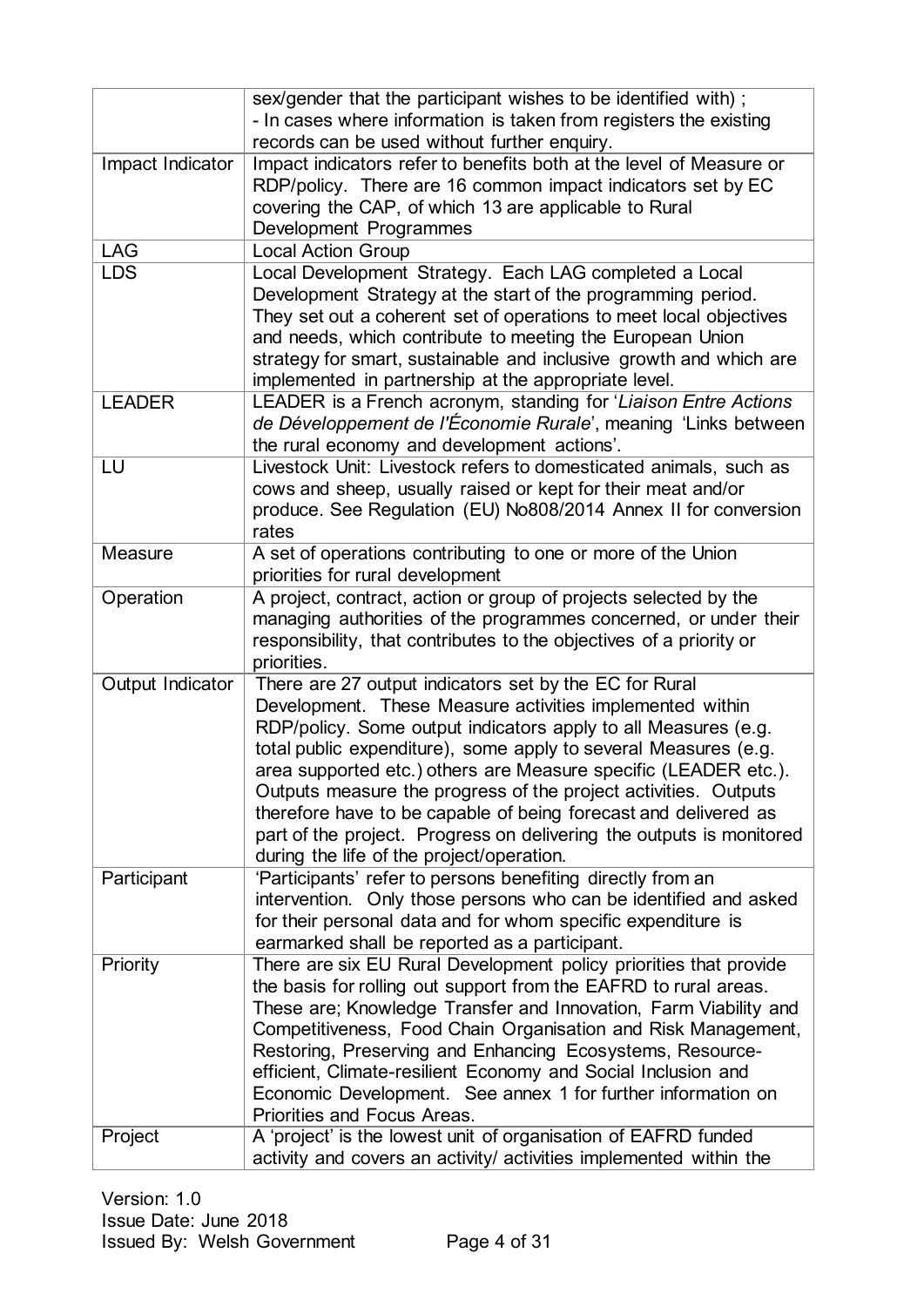|                  | context of an operation. For the purposes of EAFRD a project and<br>operation can, but not necessarily be one and the same.                                                                                                                                                                                                                                                                                                                                                                                                                                                                                                                                                                                                                                                                           |
|------------------|-------------------------------------------------------------------------------------------------------------------------------------------------------------------------------------------------------------------------------------------------------------------------------------------------------------------------------------------------------------------------------------------------------------------------------------------------------------------------------------------------------------------------------------------------------------------------------------------------------------------------------------------------------------------------------------------------------------------------------------------------------------------------------------------------------|
| Result Indicator | There are six complementary results indicators for the RDP.<br>These Measure direct and immediate effects of RDP/policy and<br>are linked to Focus Areas (Priorities 2 through to 5). Result<br>indictors are intended to represent the change anticipated as a<br>direct consequence of the intervention(s) through the CAP.                                                                                                                                                                                                                                                                                                                                                                                                                                                                         |
| <b>SME</b>       | A micro, small or medium sized enterprise as defined in<br>Commission Recommendation 2003/361/EC.<br>SME is an undertaking that employs less than 250 employees<br>(based on full-time equivalents) and has an annual turnover not<br>exceeding 50 million euros and/or an annual balance sheet total<br>not exceeding 43 million euros. Part-time staff and seasonal<br>workers should be treated as a fraction of a full time equivalent.<br>SMEs consist of 3 sub-categories of enterprises: micro,<br>small and medium;<br>micro enterprises employ less than 10 employees, small<br>enterprises less than 50 employees, medium enterprises<br>less than 250 employees;<br>the size of the enterprise also refers to the annual turnover<br>and annual balance sheet total in certain situations. |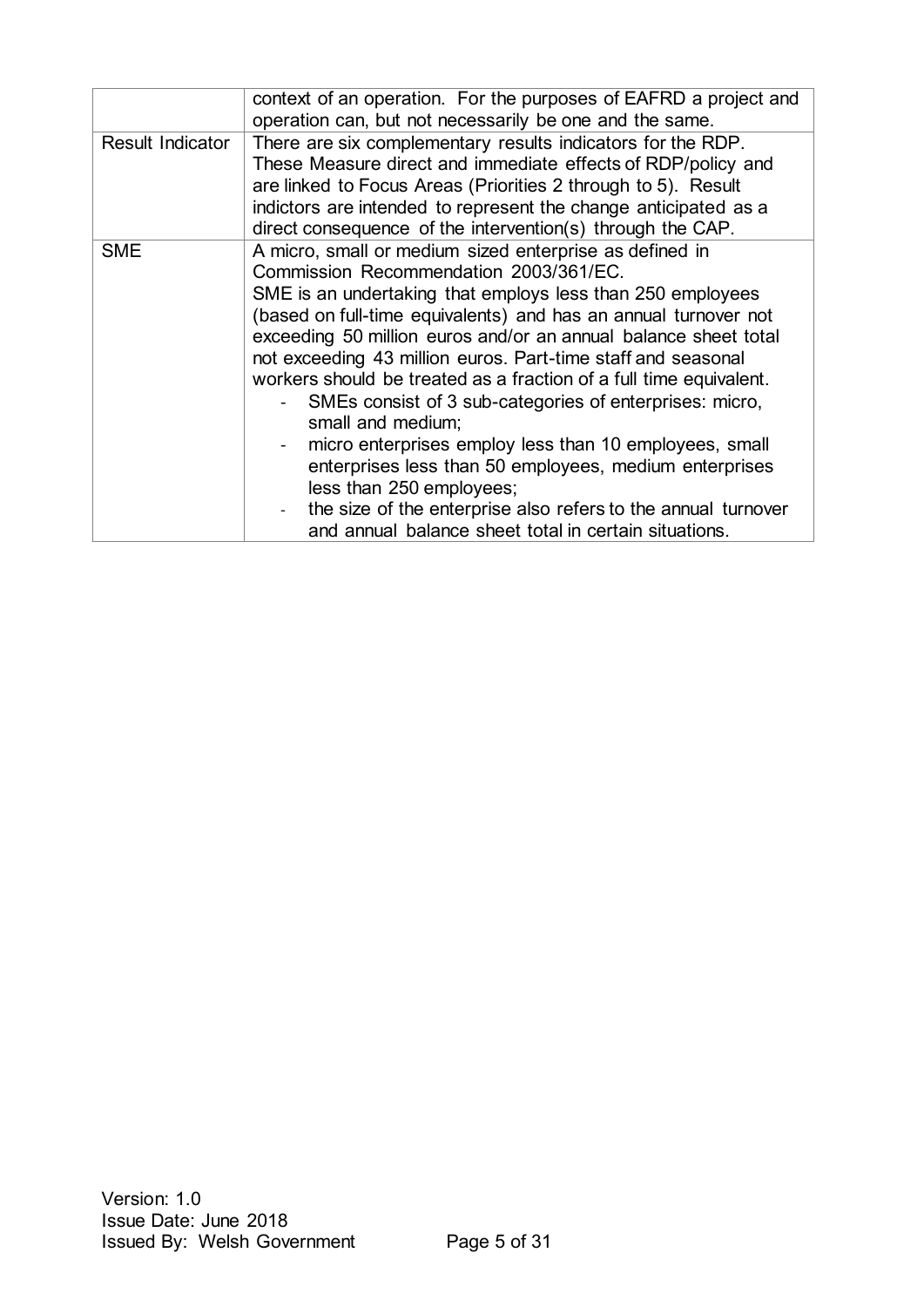## <span id="page-5-0"></span>**Introduction**

This guidance sets out the definitions of the indicators, and the data you will need to provide to Welsh Government for operations funded through the Welsh Government Rural Communities – Rural Development Programme (WGRC-RDP) 2014-2020. It includes suggestions for the evidence you will need to collect to support your claims.

## <span id="page-5-1"></span>**Monitoring**

Monitoring is the observation of programme implementation and performance through a continuous and systematic process of generating quantitative and in some cases qualitative information.

Monitoring helps to detect and quantify any deviation from initial plans and targets and is a requirement of EAFRD funding. In addition to monitoring expenditure, monitoring progress against performance indicators enables outputs, such as the number of enterprises or participants supported, and results<sup>1</sup> to be measured.

Organisations delivering EU-funded operations are required to provide data to enable the progress of activities, including performance against key targets, to be monitored.

Monitoring data (output indicators and result/target indicators) should be compiled from data items recorded at an operation level. Data will need to be provided to support claims. Beneficiaries should collect additional monitoring data to enable evaluation of the effectiveness and impact of the operation.

The data should be provided via WEFO online as a part of the claims process for socioeconomic Schemes within the Programme. The Welsh Government Rural Communities – Rural Development Programme 2014-2020 Programming document is available at:

[http://gov.wales/topics/environmentcountryside/farmingandcountryside/cap/ruraldevelopm](http://gov.wales/topics/environmentcountryside/farmingandcountryside/cap/ruraldevelopment/wales-rural-development-programme-2014-2020/?lang=en) [ent/wales-rural-development-programme-2014-2020/?lang=en](http://gov.wales/topics/environmentcountryside/farmingandcountryside/cap/ruraldevelopment/wales-rural-development-programme-2014-2020/?lang=en)

This sets the overall aims of the programme within which operations/activities will take place.

## <span id="page-5-2"></span>**Evaluation**

Whilst monitoring can demonstrate what has been delivered, i.e. show the before and after situations, in order to attribute that change to the activities of the project you will need to undertake evaluation.

Evaluation examines the implementation and impact of the activities that have been delivered, to what extent the outputs and results can be attributed directly to those activities and looks at whether the anticipated effects and benefits have been realised.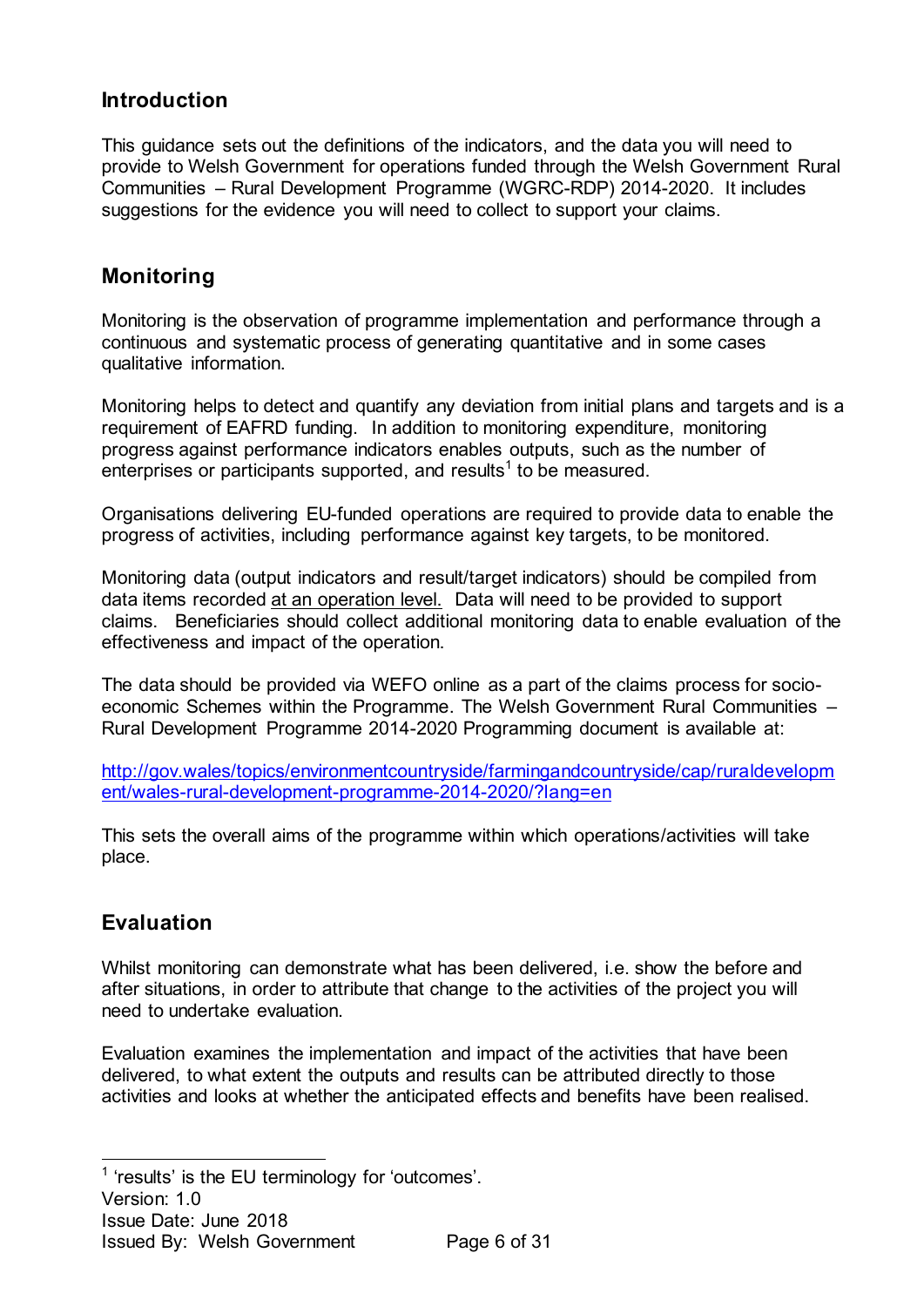All Local Action Groups (LAGs) are required to undertake an independent evaluation of the delivery of their Local Development Strategy (LDS).

Guidance on this can be found at:

[https://gov.wales/topics/environmentcountryside/farmingandcountryside/cap/ruraldevelop](https://gov.wales/topics/environmentcountryside/farmingandcountryside/cap/ruraldevelopment/wales-rural-development-programme-2014-2020/evaluation-guidance/?lang=en) [ment/wales-rural-development-programme-2014-2020/evaluation-guidance/?lang=en](https://gov.wales/topics/environmentcountryside/farmingandcountryside/cap/ruraldevelopment/wales-rural-development-programme-2014-2020/evaluation-guidance/?lang=en)

For further information on monitoring & evaluation please email the Strategy Team: [RDPMandE@gov.wales](mailto:RDPMandE@gov.wales)

## <span id="page-6-0"></span>**Priorities and Focus Areas**

Those delivering EU-funded projects are required to provide data to enable the progress, including performance against key targets, to be monitored.

Any intervention funded through the Programme must fit within the Priorities, the Focus Areas and the Measures as outlined within the Wales Programming document.

Proposed projects will need to be aligned to one of the Focus Areas under the Welsh Government Rural Communities – Rural Development Programme 2014-2020. All Focus Areas have to contribute to the cross-cutting objectives of innovation, environment and climate change mitigation and adaptation.

Further information on Priorities and Focus Areas can be found in the Scheme Guidance Notes issued to you and also on the RDP website pages.

## <span id="page-6-1"></span>**Focus Areas – Reporting**

All operations must align with a Focus Area within the Programme. It should be reported under the Focus Area (FA) which it belongs to (receives funding through). The purpose is to monitor what has been programmed. One operation should not be broken down, the expenditure and output indicators linked to that operation are entirely attributed to the relevant Focus Area.

In general, the Focus Area is known before the implementation. In the RDP, types of operations or Sub-Measures have been designed to address specific Focus Area(s) to respond to a need identified and in accordance with the programme strategy. This is the 'main' Focus Area for reporting monitoring and financial progress.

For each operation approved, additional contributions to other Focus Area(s) (if any) should also be reported on given the multi-purpose dimension of rural development operations it is important to monitor this secondary contribution. For the secondary Focus Areas (outside the Focus Area under which it is programmed and monitored), double counting is permissible (e.g. for expenditure; 100% of the total public expenditure of the operation is reported under the Focus Area(s) to which it has an additional contribution).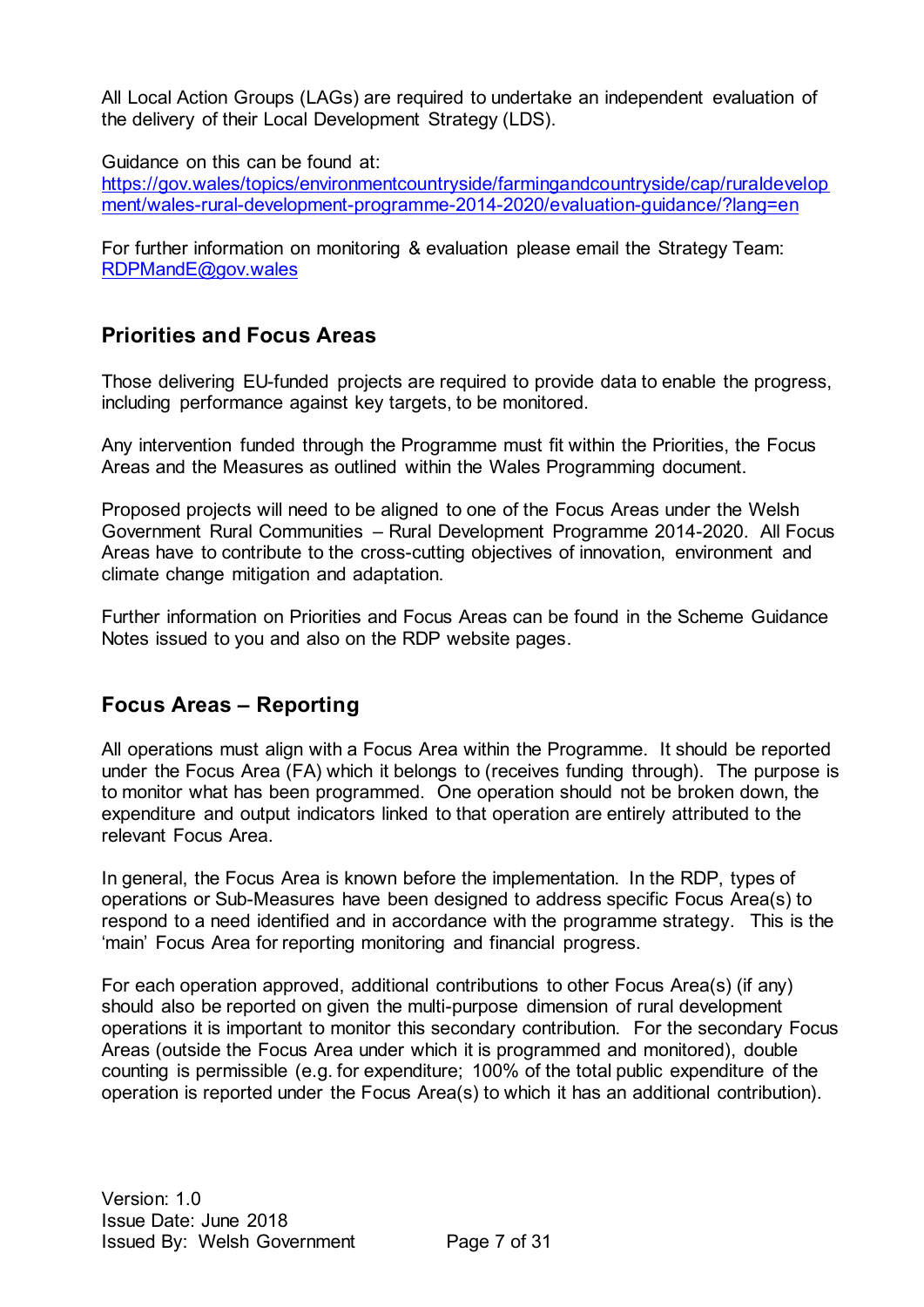## <span id="page-7-0"></span>**Indicator Definitions**

## <span id="page-7-1"></span>**Programme Indicators**

The Welsh Government Rural Communities – Rural Development Programme 2014-2020 is funded by the European Union's European Agricultural Fund for Rural Development (EAFRD) and by the Welsh Government. Within the Programme there are a range of Programme indicators<sup>2</sup> against which Welsh Government is required to report to the European Commission for activities funded through the EAFRD.

These indicators form part of a revised and streamlined monitoring system put in place by the European Commission and build on the 2007-2013 Rural Development Programme arrangements of monitoring and guidance.

The European Commission's (EC) monitoring of Programmes<sup>3</sup> focuses on a core number of common output and result / target indicators that capture the progress of interventions towards agreed Programme objectives. These Programme indicators apply to all Member States and Managing Authorities which deliver EAFRD programmes to allow aggregation at an EU level.

In general;

- *Common Context (baseline) and output indicators* will be measured through information collected at the point of delivery, generally through administrative records to measure the direct activity realised within the interventions although there may be occasions when the information is better obtained by carrying out surveys.
- *Result and Target indicators* may be measured either through administrative records or through evaluation methods such as sample surveys to measure the intermediate effect of the programme.
- *Impact indicators*, on the other hand, will be determined at the evaluation stage at the end of the programme period, using input, output and result information but also other tools and wider sources of data to build up a picture of the net impact of the programme on its wider strategic objectives. It is important, at the start of your intervention, to consider the information required to calculate impact indicators so that data is available at project closure and evaluation stage.

<sup>3</sup> Further information on monitoring and evaluation framework for Common Agricultural Policy (CAP) which includes Rural Development can be found at;

[http://ec.europa.eu/transparency/regexpert/index.cfm?do=groupDetail.groupDetailDoc&id](http://ec.europa.eu/transparency/regexpert/index.cfm?do=groupDetail.groupDetailDoc&id=21095&no=3) [=21095&no=3](http://ec.europa.eu/transparency/regexpert/index.cfm?do=groupDetail.groupDetailDoc&id=21095&no=3)

 $\overline{a}$  $2$  The EC mandated monitoring system as listed within EU Regulation 808/2014 contains: 45 common context (baseline) indicators; 26 Output indicators; 13 Performance Framework indicators; 25 results indicators; 24 target indicators; 16 impact indicators and 30 Common Evaluation Questions (CEQs).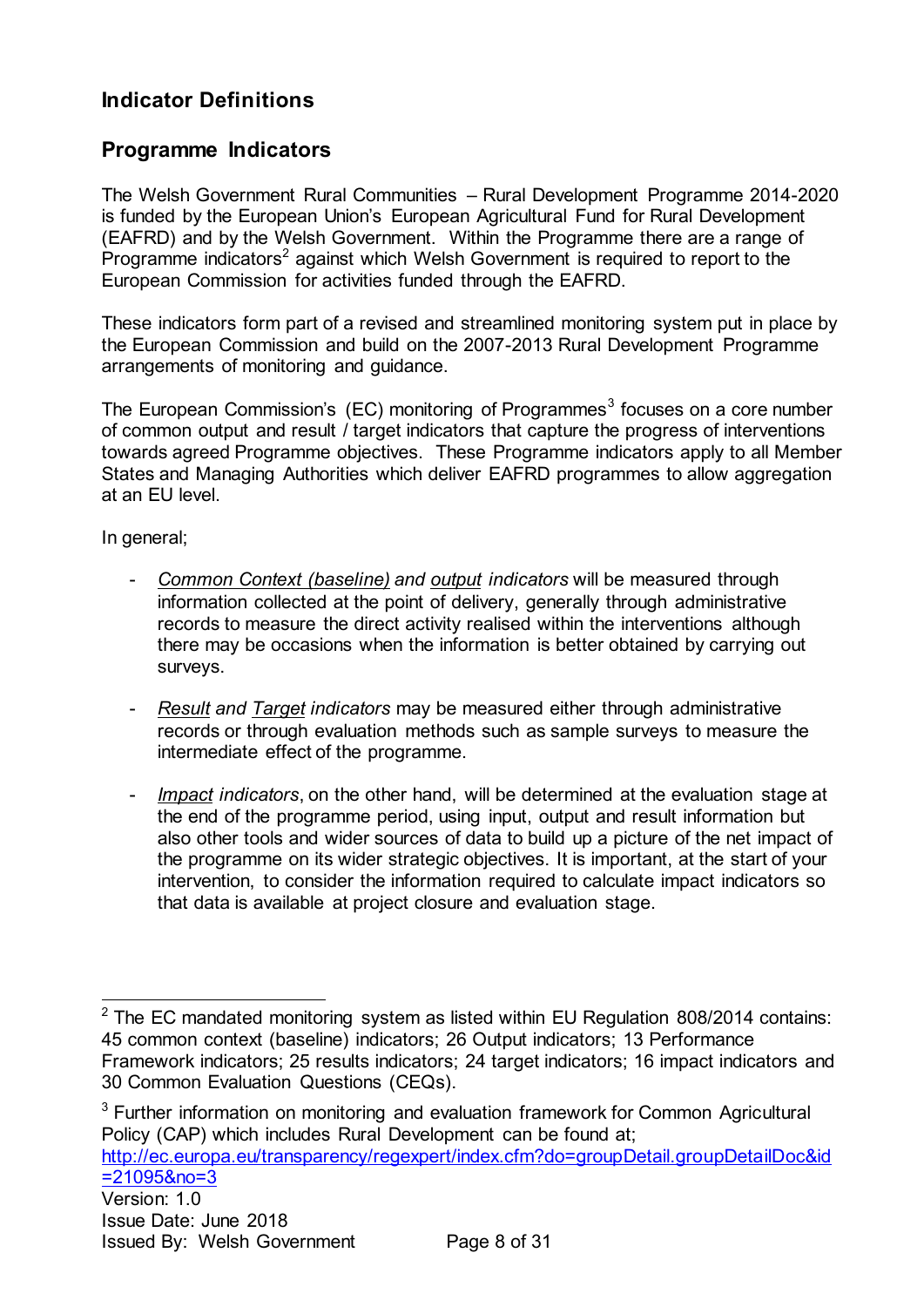A list of LEADER Programme level indicators can be found below:

- O.1 Total Public Expenditure (data to be captured through claims)
- O.19 Number of LAGs selected
- O.18 Population covered by a LAG
- O.20 Number of LEADER projects supported
- O.21 Number of cooperation projects (inter-territorial / transnational)
- O.22 Number and type of project promoters
- O.23 Unique number of LAGs involved in cooperation projects

As the EC Programme indicators for the Rural Communities - Rural Development Programme 2014-2020 capture high level information, supplementary Wales level ('case level') indicators have been developed to better capture the activity delivered (see section on 'Welsh Government - Case Level indicators' below).

### <span id="page-8-0"></span>**Case Level Indicators**

Recognising that the Programme indicators set by the European Commission may not fully capture the effects of the programme, additional (case level) indicators have been developed. These provide the opportunity to capture other important performance information regarding the performance of Schemes within the Programme and record the performance of project (operation) activity.

Projects will be required to provide Welsh Government with targets for each of the indicators selected. These targets will need to be broken down so that progress can be measured at various points during the lifetime of the project and projected forecasts of achievements provided.

A list of LEADER case level indicators can be found below:

- Number of Feasibility Studies
- Number of Networks established
- Number of jobs safeguarded
- Number of pilot activities undertaken/supported
- Number of Community Hubs
- Number of information dissemination actions to raise awareness of the LDS and/or its projects
- Number of promotional and/or marketing activities undertaken to promote the LDS and/or its projects
- Number of stakeholders engaged
- Number of participants supported
- Number of preparatory Technical Support projects supported
- LEADER Theme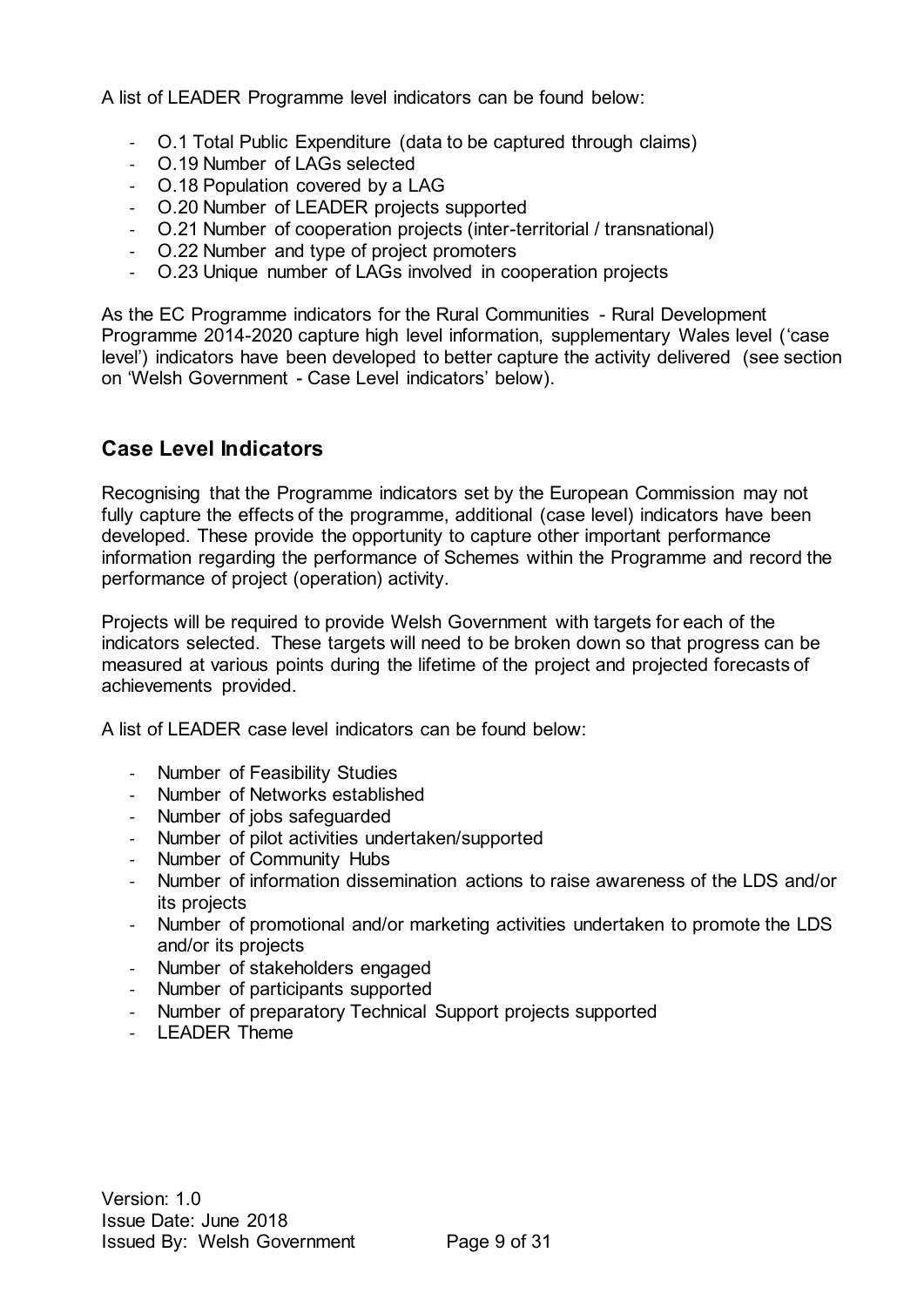## <span id="page-9-0"></span>**Cross Cutting Themes**

Welsh Government is required to collect and report financial and indicator data against all supported projects. This includes how projects will maximise their contribution towards the Welsh Government's Cross Cutting *Themes* of:

- Equality of Opportunity,
- Sustainable Development,
- Tackling Poverty and Social Exclusion
- Welsh Language.

This is in addition to the three European Commission set Cross Cutting *Objectives* for the Programme of:

- Innovation
- Environment
- Climate Change adaption and Mitigation

Many of the European set indicators capture information which can be used to report against these headings. Demographic information on individuals/businesses assisted and supported will be collected for relevant Schemes, in line with those used by the other ESI funds, this includes the following characteristics where applicable:

- Gender;
- Disability;
- Ethnicity; and
- Welsh language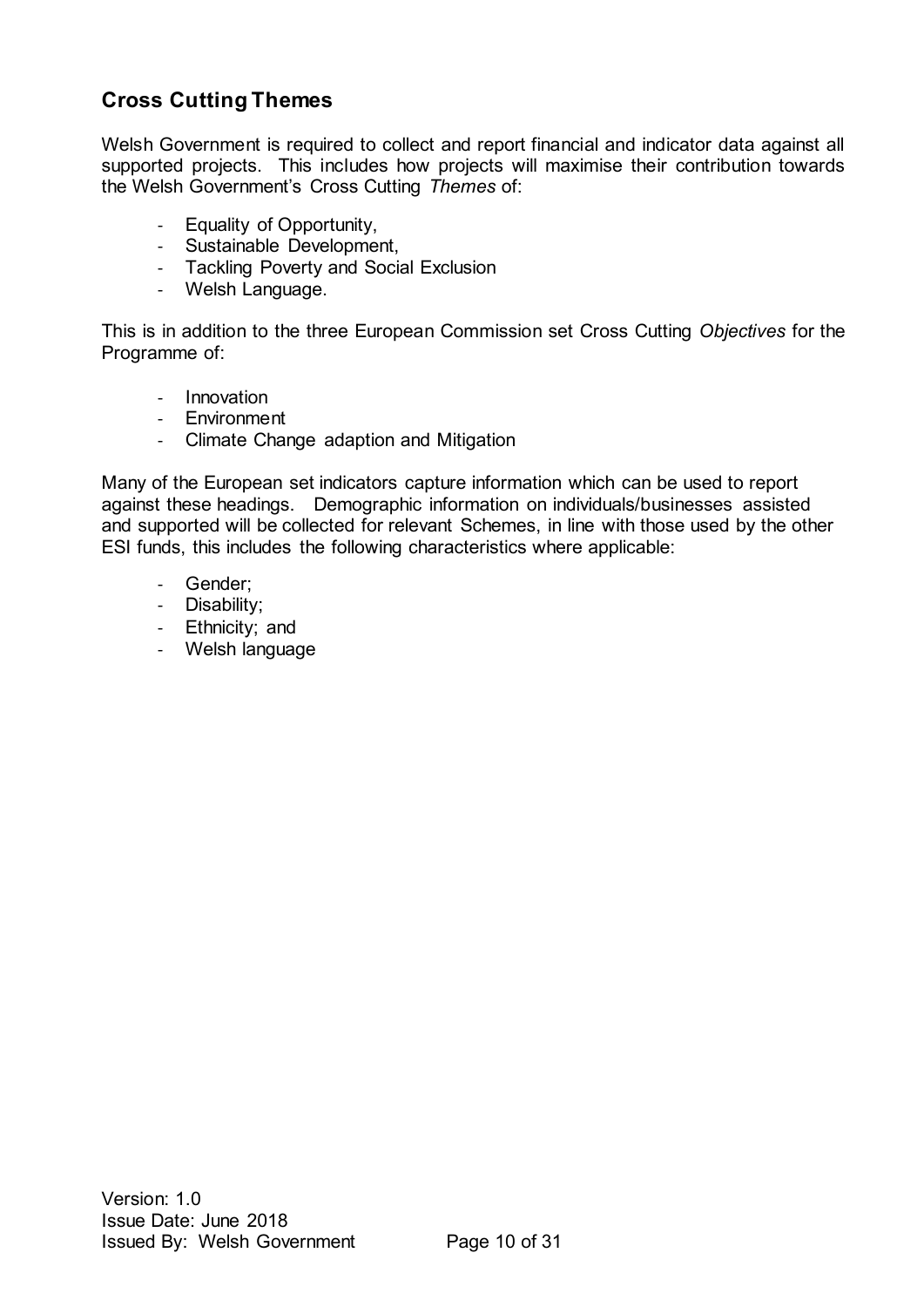## <span id="page-10-0"></span>**O.18 Population Covered by LAG**

This is the total population in all Local Action Groups (LAG) areas funded under LEADER in the country/region of the rural development programme. This indicator should not be attributed to any Focus Area (FA).

The definition of the benefiting population is the potential users: size of the population in the area (e.g. municipality, group of municipalities…) benefiting from the service/infrastructure

#### **Unit of reporting**

Numerical (no decimal places) – Number of habitants

#### **Source of data and timing of reporting**

Reported when LAG selected - Total rural population covered: recorded at selection of local development strategies (LDS) by MA/LAG. Application form plus confirmation/amendment on completion of operation if needed

#### **Measures to be reported against:**

This indicator should be reported against the following Measure(s)/Sub-Measure(s):

 $\_$  , and the state of the state of the state of the state of the state of the state of the state of the state of the state of the state of the state of the state of the state of the state of the state of the state of the

19

**Audit Evidence:** National Statistics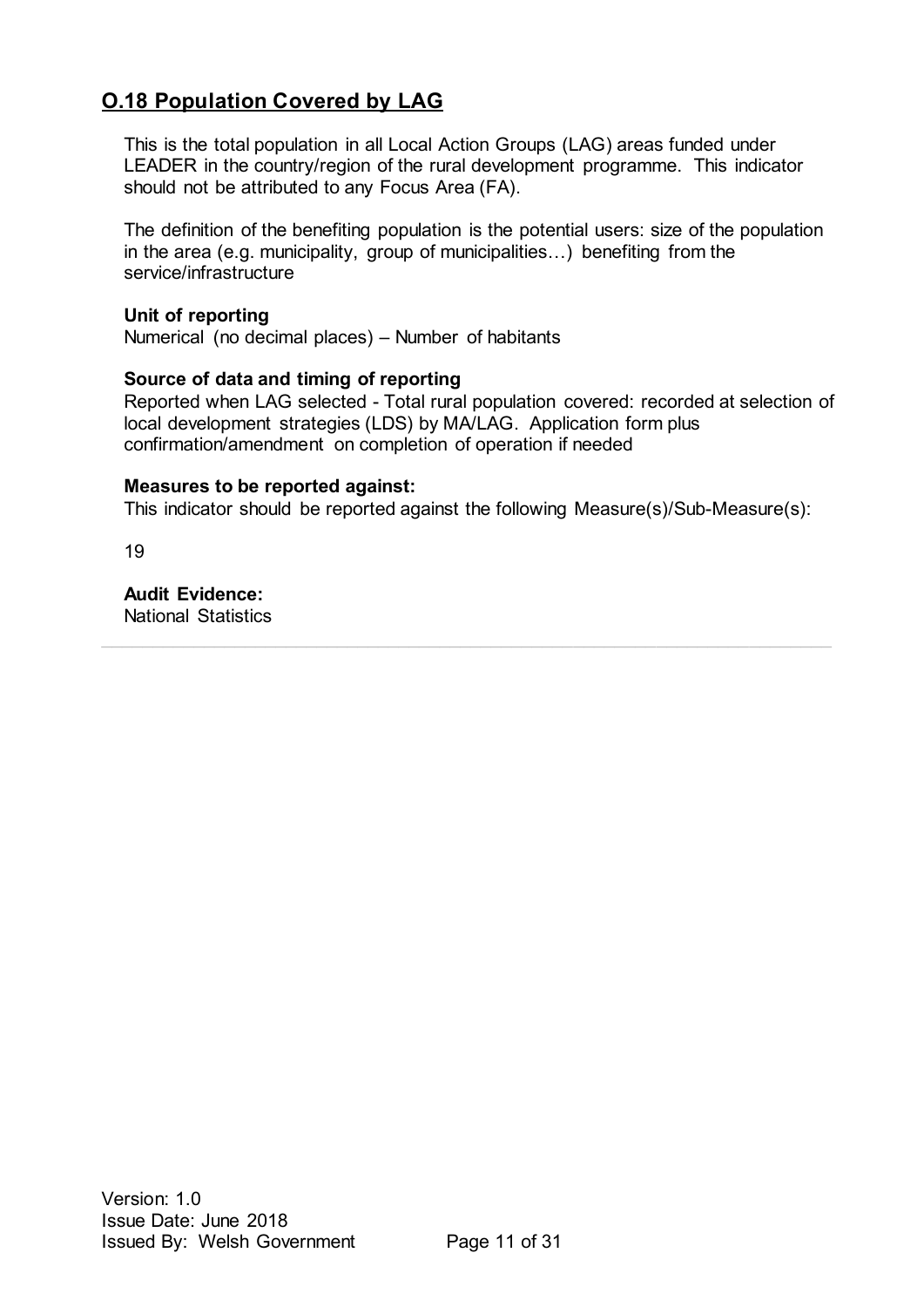## <span id="page-11-0"></span>**O.19 Number of LAGs Selected**

This indicator covers the total number of LAG's selected & number of LAG multi-funds. This indicator should not be attributed to any Focus Area (FA).

#### Additional Reporting:

Additional breakdown by Number of LAGs Selected is required for all Sub-Measures for this indicator. When reporting on WEFO Online, the figure in the breakdown should not exceed the total e.g. if the value for "Number of LAGs Selected" is 1, then 1 would also be recorded in the additional breakdown below:

- For all Sub-Measures the following Number of LAGs Selected breakdown will be required:

LAGs – multi funds LAGs – other

#### **Unit of reporting**

Numerical (no decimal places) – whole values only

#### **Source of data and timing of reporting**

Reported when LAG selected

#### **Measures to be reported against:**

This indicator should be reported against the following Measure(s)/Sub-Measure(s):

 $\_$  , and the state of the state of the state of the state of the state of the state of the state of the state of the state of the state of the state of the state of the state of the state of the state of the state of the

19

#### **Audit Evidence:**

Selection by Welsh Government following application process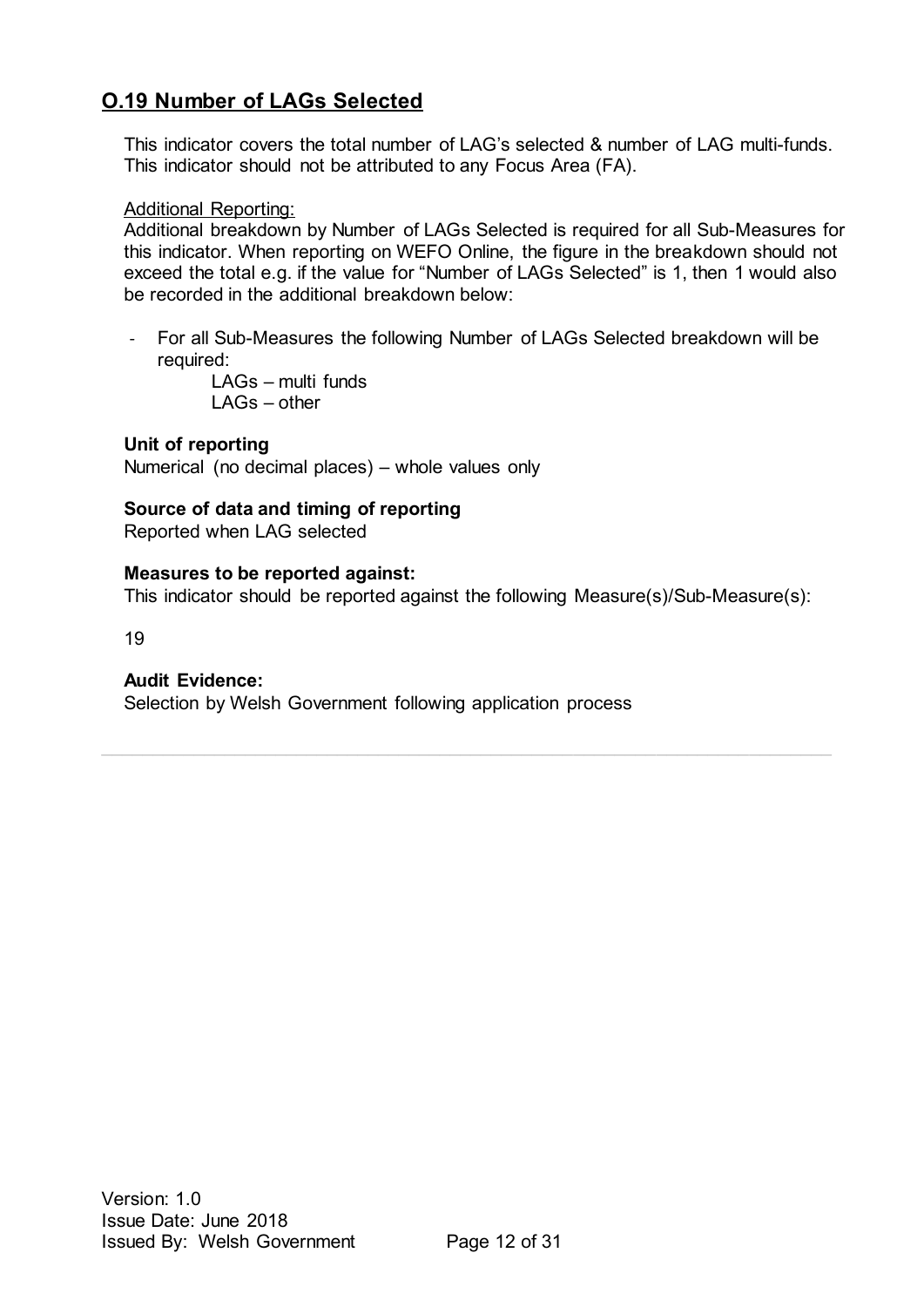## <span id="page-12-0"></span>**O.20 Number of LEADER Projects Supported**

Number of LEADER projects supported – for each project, the LAG managers should identify what is the main objective of the project by using the list of Focus Areas (FA), the project is flagged with the most relevant/predominant FA to which it contributes).

LEADER is programmed entirely under Focus Area 6B although individual LEADER projects can contribute to different Focus Areas. When a LAG selects their operations, it is expected that, for each project selected, the LAG should identify the main objective of the project (by using the list of Focus Areas – see **Annex 1**, the project is flagged against the most relevant Focus Area). This indicative monitoring information will allow a link to be established between the LEADER achievements and the mainstream RDP monitoring. This data will be added to the achievements of the mainstream RDP to demonstrate the result of the RDP as a whole.

To monitor the contributions of the LEADER projects to the Focus Areas (FA), one indicator per project is collected. The indicator to be collected depends on the main FA the project contributes to. List of indicators to be collected depending on the most relevant objective of the LEADER project:

| <b>FA 1A</b>          |                                                                                                                                                                                                                                                                                                                                                                                                                                                                                                                                                                                                                                                                                                                                                                                                                                                                                                                                                                          |
|-----------------------|--------------------------------------------------------------------------------------------------------------------------------------------------------------------------------------------------------------------------------------------------------------------------------------------------------------------------------------------------------------------------------------------------------------------------------------------------------------------------------------------------------------------------------------------------------------------------------------------------------------------------------------------------------------------------------------------------------------------------------------------------------------------------------------------------------------------------------------------------------------------------------------------------------------------------------------------------------------------------|
| FA <sub>1B</sub>      | Number of cooperation operations<br>This indicator should record the number of cooperation<br>operations supported other than EIP. One operation could<br>either be equal to one project (e.g. drawing up of forest<br>management plan) or not (e.g. non-CLLD local strategies).<br>One operation supported (group, network/cluster, non-CLLD<br>local strategies ) would probably implement several<br>projects.                                                                                                                                                                                                                                                                                                                                                                                                                                                                                                                                                        |
| FA <sub>1C</sub>      | Number of participants trained<br>This is the number of people who attend and complete a<br>training course. For this indicator the same participant could<br>be counted as many times as they participate in different<br>training activities (double counting allowed). However the<br>unique number of participants who attend the training should<br>be recorded within a database as evidence of the training(s)<br>and include information such as; name, date of birth, type of<br>participant (farming, food, forestry etc.), gender, personal<br>and unique identification number for each participant,<br>number of hours of training received (per participant), a<br>unique identification number of the training, information on<br>the content of the training and a unique identification number<br>of the training provider, along with a field indicating whether<br>or not the application/training has been approved and<br>whether it was completed. |
| <b>FA 2A &amp; 2B</b> | Number of holdings/beneficiaries supported<br>Beneficiaries are individuals or entities other than farm holdings<br>which received support. If holdings and beneficiaries are<br>supported under the same Sub-Measures, they are added up                                                                                                                                                                                                                                                                                                                                                                                                                                                                                                                                                                                                                                                                                                                                |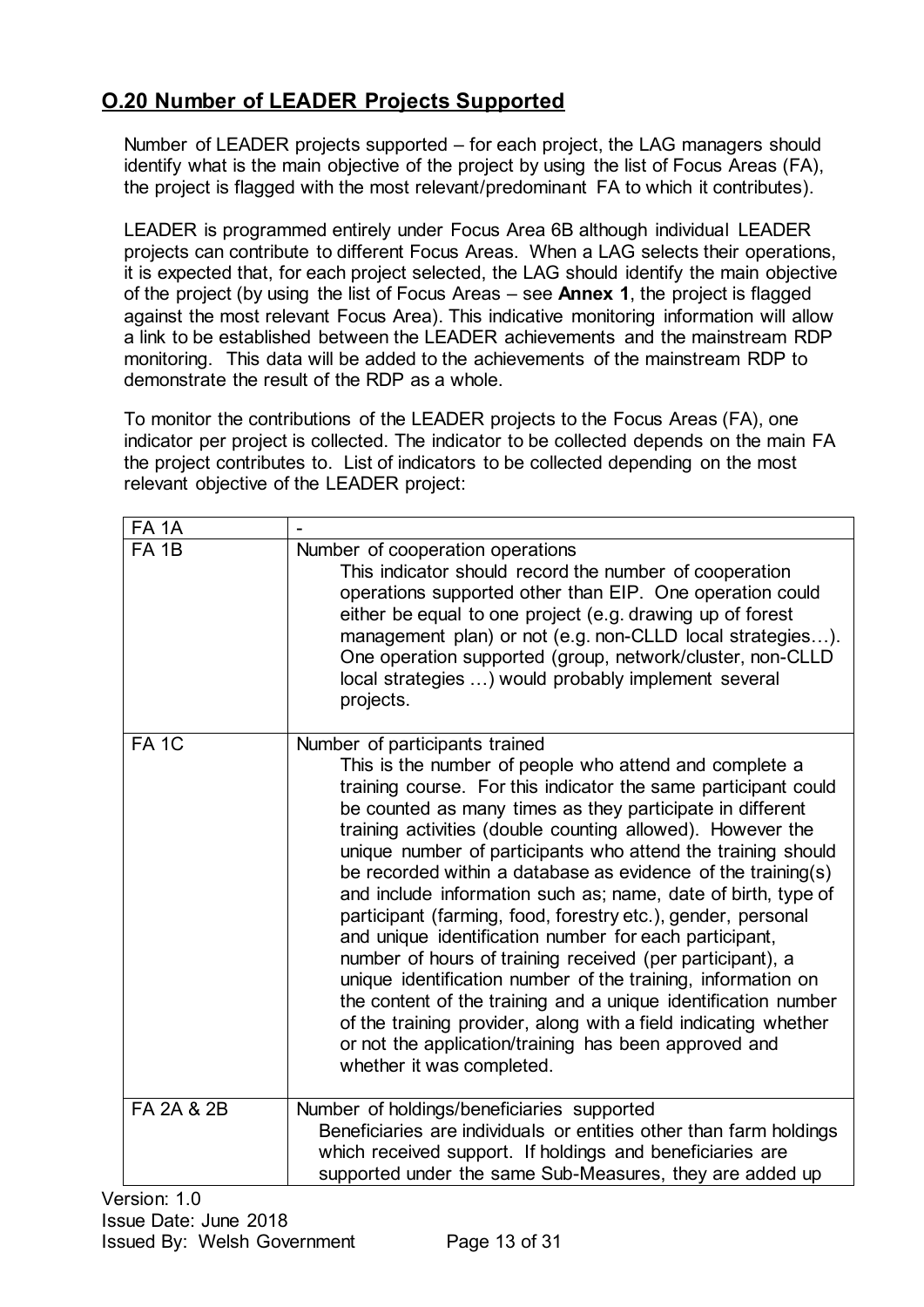|                       | with no distinction. Additional breakdown by Age and Gender<br>should be recorded                                                                                                                                                                                                                                                                                                                                                                                                                                                                                                                                                                                                                                                                                                                                     |
|-----------------------|-----------------------------------------------------------------------------------------------------------------------------------------------------------------------------------------------------------------------------------------------------------------------------------------------------------------------------------------------------------------------------------------------------------------------------------------------------------------------------------------------------------------------------------------------------------------------------------------------------------------------------------------------------------------------------------------------------------------------------------------------------------------------------------------------------------------------|
| FA 3A & 3B            | Number of holdings supported or participating in supported                                                                                                                                                                                                                                                                                                                                                                                                                                                                                                                                                                                                                                                                                                                                                            |
|                       | schemes                                                                                                                                                                                                                                                                                                                                                                                                                                                                                                                                                                                                                                                                                                                                                                                                               |
|                       | The number of farm holdings participating / receiving support                                                                                                                                                                                                                                                                                                                                                                                                                                                                                                                                                                                                                                                                                                                                                         |
| FA 4A, 4B & 4C        | Total area (agriculture)                                                                                                                                                                                                                                                                                                                                                                                                                                                                                                                                                                                                                                                                                                                                                                                              |
| FA 4A, 4B & 4C        | Total area (forestry)                                                                                                                                                                                                                                                                                                                                                                                                                                                                                                                                                                                                                                                                                                                                                                                                 |
| <b>FA 5A</b>          | <b>Total area</b>                                                                                                                                                                                                                                                                                                                                                                                                                                                                                                                                                                                                                                                                                                                                                                                                     |
| <b>FA 5B &amp; 5C</b> | <b>Total investment</b>                                                                                                                                                                                                                                                                                                                                                                                                                                                                                                                                                                                                                                                                                                                                                                                               |
|                       | Total investment equals the sum of all public and private<br>expenditure (eligible expenditure only) of all the tangible and/or<br>intangible investments made for completed operations<br>supported under a particular investment Measure/Sub-<br>Measure.                                                                                                                                                                                                                                                                                                                                                                                                                                                                                                                                                           |
|                       | If no private part is invested, the total investment should equal<br>the total public expenditure value.<br>Unit of reporting: Financial (£ GBP) - For expenditure all<br>figures should be rounded to the nearest whole value.                                                                                                                                                                                                                                                                                                                                                                                                                                                                                                                                                                                       |
|                       |                                                                                                                                                                                                                                                                                                                                                                                                                                                                                                                                                                                                                                                                                                                                                                                                                       |
| <b>FA 5D</b>          | Total area or number of Livestock Units (LU)                                                                                                                                                                                                                                                                                                                                                                                                                                                                                                                                                                                                                                                                                                                                                                          |
| FA <sub>5E</sub>      | <b>Total area</b>                                                                                                                                                                                                                                                                                                                                                                                                                                                                                                                                                                                                                                                                                                                                                                                                     |
| FA <sub>6</sub> A     |                                                                                                                                                                                                                                                                                                                                                                                                                                                                                                                                                                                                                                                                                                                                                                                                                       |
| FA <sub>6B</sub>      | Population benefiting from improved services/infrastructures<br>Total population benefiting from improved<br>services/infrastructures. This output indicator will count the<br>potential population benefiting from improved<br>services/infrastructures, including breakdown between non-<br>ICT operations, broadband and other ICT. It will count<br>population several times if several operations are supported<br>in the same municipality (double counting). However, the<br>unique population benefitting should also be recorded where<br>municipalities and related population are counted only once<br>(no double counting). The 'population that will benefit',<br>referred to in the indicator is dependant on the size and<br>reach of the project in question                                          |
| FA <sub>6</sub> C     | Population benefiting from improved ICT services /Infrastructures<br>Total population benefiting from improved ICT<br>services/infrastructures (broadband, other ICT or others).<br>This output indicator will count the potential population<br>benefiting from improved services/infrastructures, including<br>breakdown between non-ICT operations, broadband and<br>other ICT. It will count population several times if several<br>operations are supported in the same municipality (double<br>counting). However, the unique population benefitting<br>should also be recorded where municipalities and related<br>population are counted only once (no double counting). The<br>'population that will benefit', referred to in the indicator is<br>dependant on the size and reach of the project in question |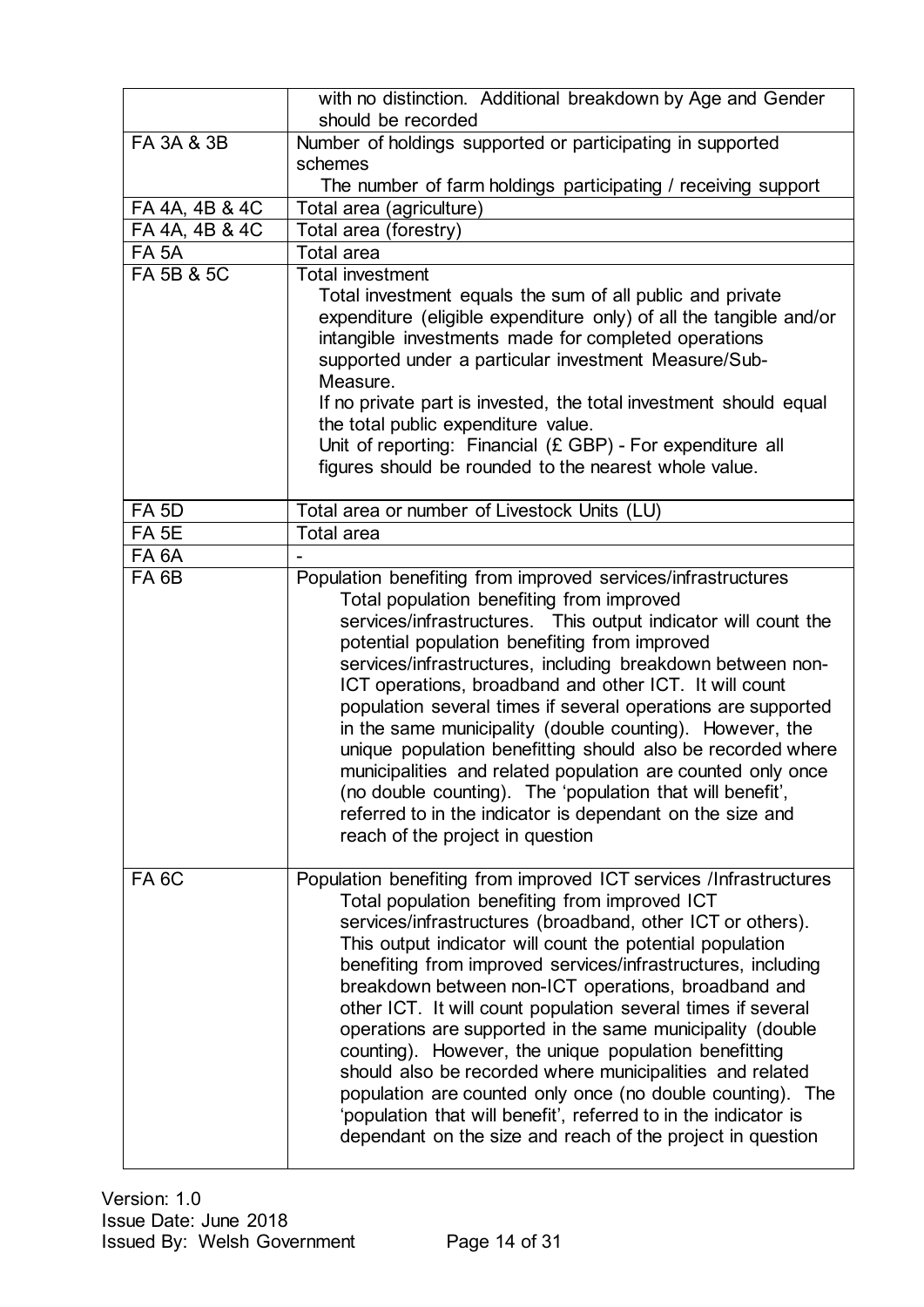#### **Unit of reporting**

Numerical (no decimal places) – whole values only (projects supported)

#### **Source of data and timing of reporting**

Application – reported when completed

#### **Measures to be reported against:**

This indicator should be reported against the following Measure(s)/Sub-Measure(s):

19.2

## **Audit Evidence:**

Confirmation from LAG admin body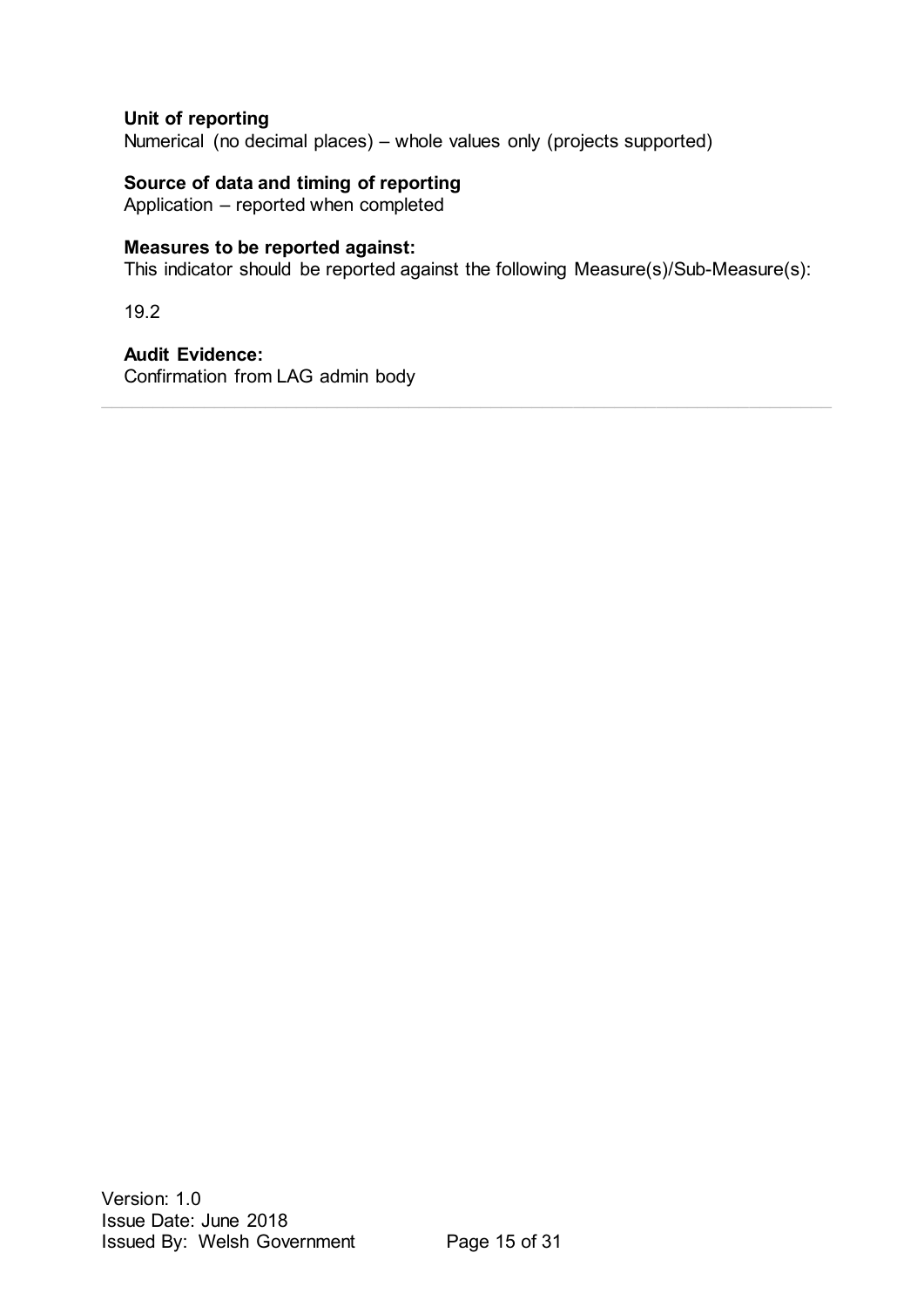## <span id="page-15-0"></span>**O.21 Number of Cooperation Projects Supported**

This indicator records the number of cooperation projects supported broken down by either inter-territorial cooperation or transnational cooperation. The indicator should not be attributed to any Focus Area.

#### Additional Reporting:

Additional breakdown by Type of Cooperation Project is required for this indicator. When reporting on WEFO Online, the figure in the breakdown should not exceed the total e.g. if the value for "Number of Cooperation Projects Supported" is 1, then 1 would also be recorded against the additional breakdown as shown below:

- Cooperation inter-territorial
- Cooperation transnational
- Cooperation preparatory technical support

#### **Unit of reporting**

Numerical (no decimal places) – whole values only

#### **Source of data and timing of reporting**

Application – reported once first payment made.

#### **Measures to be reported against:**

This indicator should be reported against the following Measure(s)/Sub-Measure(s):

19.3

#### **Audit Evidence:**

Confirmation from LAG admin body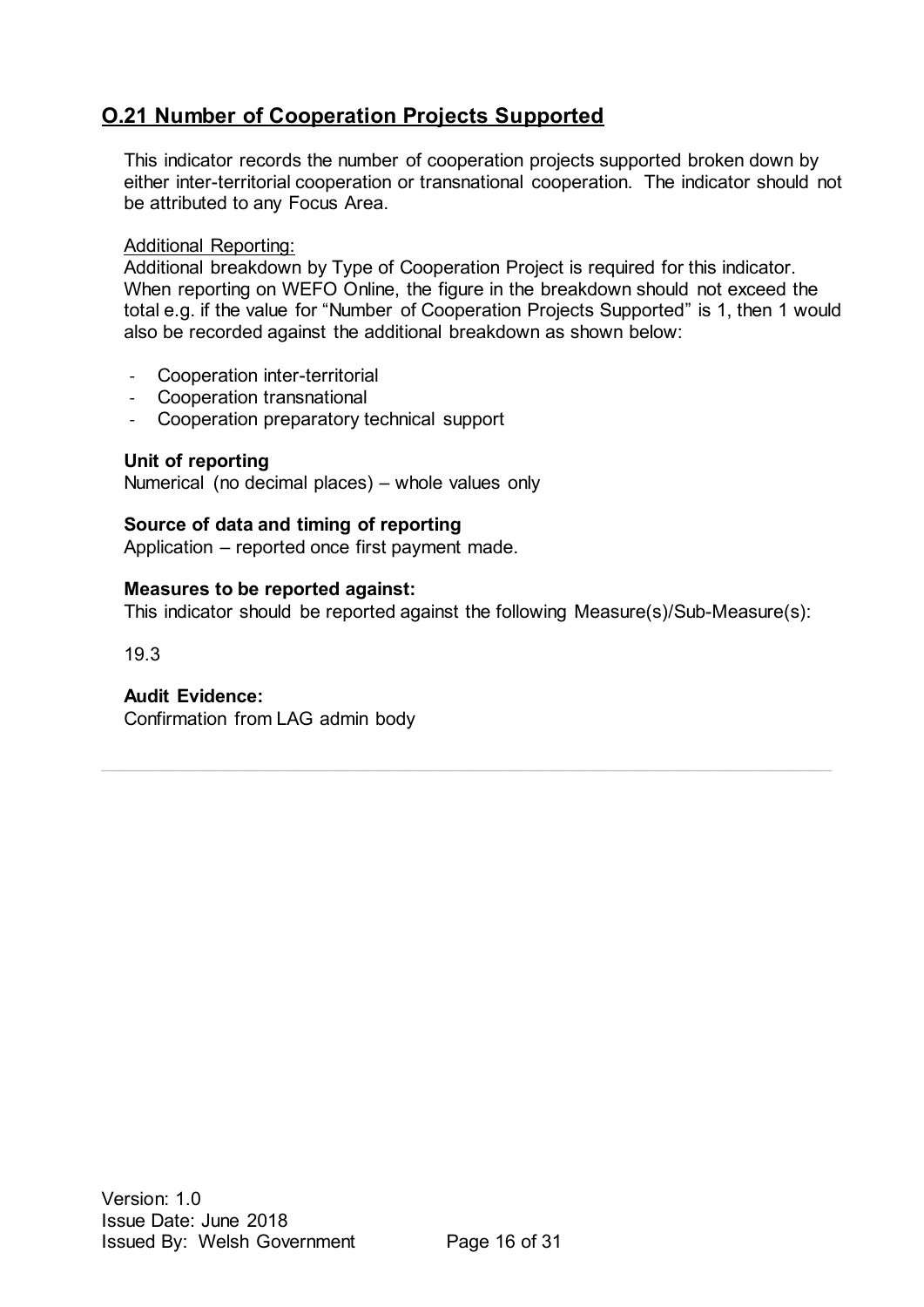## <span id="page-16-0"></span>**O.22 Number and Type of Project Promoters**

A breakdown by the number and type of Project Promoter (beneficiary of funding) is required for projects.

#### Additional Reporting:

When reporting on WEFO Online, the figure in the breakdown should not exceed the total e.g. if the value for "Number of project promoters" is 1, then 1 would also be recorded against the additional breakdown shown below:

- Non Government Organisation (NGOs)
- Local Action Groups (LAGs)
- Public bodies
- micro, small or medium sized enterprise (SMEs)
- Others (e.g. voluntary organisations)

#### **Unit of reporting**

Numerical (no decimal places) – whole values only

#### **Source of data and timing of reporting**

Application – reported once first payment made

#### **Measures to be reported against:**

This indicator should be reported against the following Measure(s)/Sub-Measure(s):

19.2

#### **Audit Evidence:**

Confirmation from LAG admin body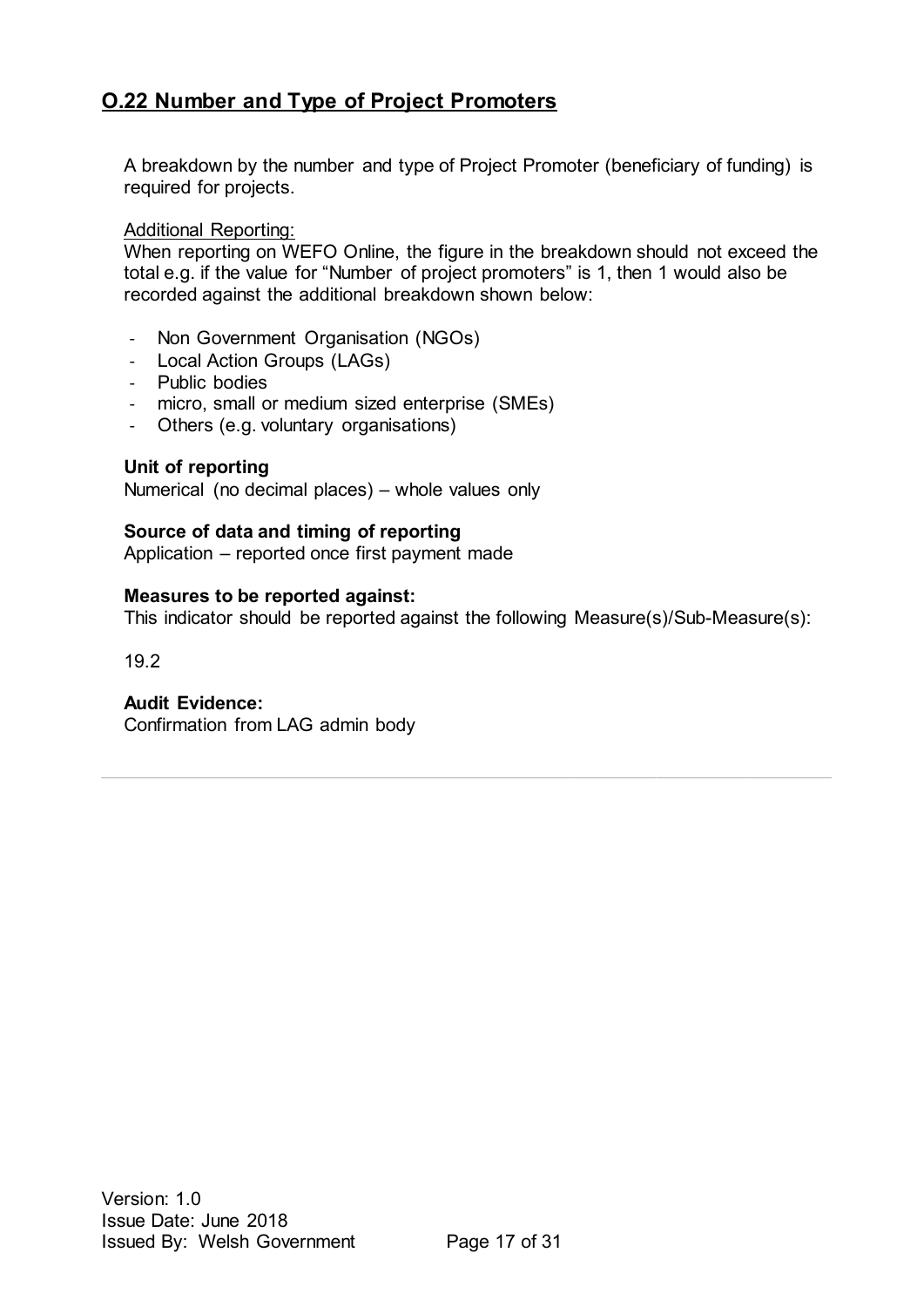## <span id="page-17-0"></span>**O.23 Unique Number of LAGs Involved in Cooperation Project**

A breakdown by of the unique number of LAGs involved in Co-operation projects is required.

Additional Reporting:

When reporting on WEFO Online, the figure in the breakdown should not exceed the total e.g. if the value for "Unique Identification Number of LAG Involved in Cooperation Project" is 1, then 1 would also be recorded against the additional breakdown shown below:

- Cooperation inter-territorial
- Cooperation transnational

#### **Unit of reporting**

Numerical (no decimal places) – whole values only

#### **Source of data and timing of reporting**

Reported once first payment made

#### **Measures to be reported against:**

This indicator should be reported against the following Measure(s)/Sub-Measure(s):

19.3

#### **Audit Evidence:**

Confirmation from LAG admin body based on information contained within the cooperation partnership agreement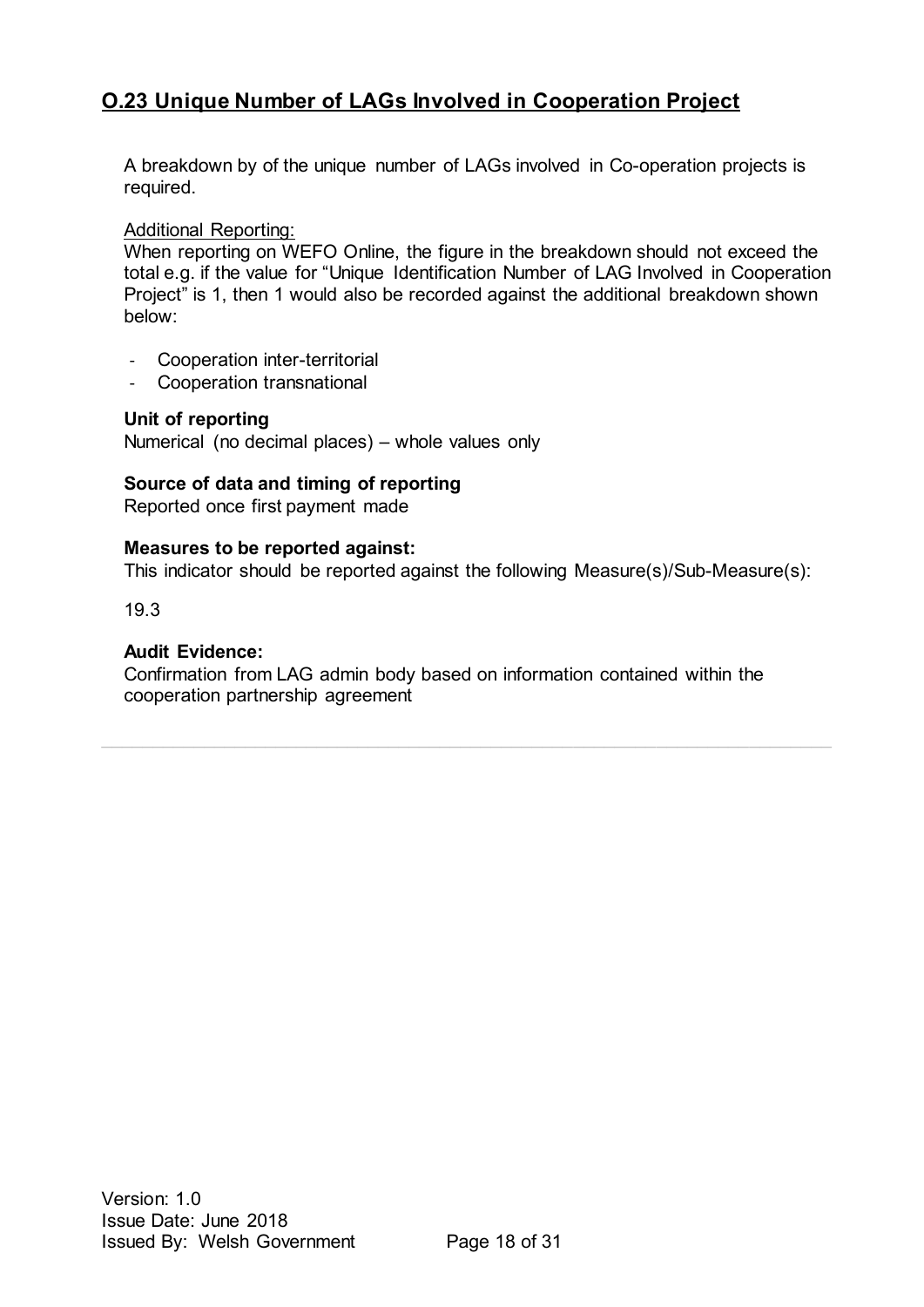## <span id="page-18-0"></span>**R.24/T.23. Jobs Created Through Supported Projects (LEADER)**

Number of jobs created in Full Time Equivalents (FTE) through support for implementation of operations under the Local Development Strategy (LDS) funded through the Programme under LEADER. A job 'created' is a completely new job that would not have existed without LEADER funding.

Jobs created through support for implementation of operations under the LDS under LEADER should record the gender of the job holder. The target set in the RDP is not broken down by gender but data collected during the implementation should be broken down by gender.

Only new jobs actually created should be counted, which excludes jobs maintained. It relates to employment when the project is up and running, i.e. if the project is creation of a farm shop, it does not include employment created during the design/construction building phase – consultant/architect/builders, but the employment which is created when the shop is running (manager, sales assistants, etc.).

Voluntary work should not be counted but self-employment is included. Indicator is calculated in FTE; therefore, if an existing halftime job is transformed into a full time job, the value of the indicator is 0.5 (a half job is considered created).

To count one job created, the duration of the contract should be one year or more (e.g. a six month contract at 100% is 0.5).

#### **Unit of reporting**

Numerical – one decimal place

#### **Source of data and timing of reporting**

Recorded at selection of projects (business plans), provided by LAGs to MAs at the completion of the projects and validated through sample of completed projects, which will also assess the gender of job holders. A project is deemed to be completed when the final payment to the project promoter has been issued. Indicator data should be submitted in quarter 1 of the year after the project was completed.

#### **Measures to be reported against:**

This indicator should be reported against Focus Area 6B the following Measure(s)/Sub-Measure(s):

19

#### **Audit Evidence**

- Written confirmation from the beneficiary supported by the RDP that a FTE job has been created
- Written confirmation of the division by SOC and sector
- Job description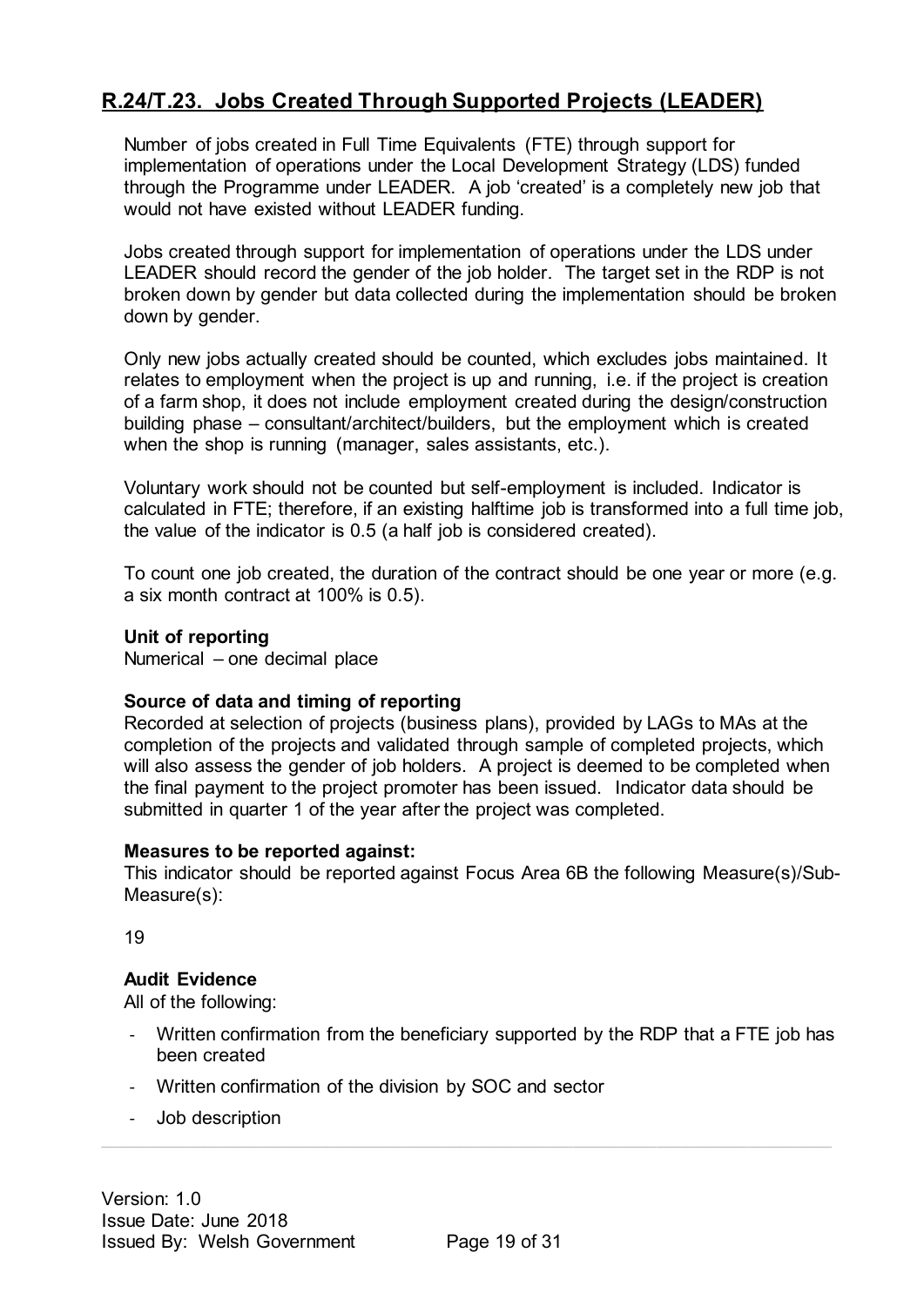## <span id="page-19-0"></span>**Number of Jobs Safeguarded Through Supported Projects**

Jobs safeguarded are where jobs are known to be at risk over the next 12 months.

Jobs should be scored as FTE and permanent (a seasonal job may be scored provided the job is expected to recur indefinitely; the proportion of the year worked should also be recorded). The job itself should be scored, not an estimate of how many people may occupy the job.

If the job is not fulltime then the hours per week will need to be divided by 30 to find the proportion of FTE represents (e.g. 18 hours per week would be 0.6 FTE). Gender of the post holder should also be recorded.

#### **Unit of reporting**

FTE – numerical one decimal place

#### **Source of data and timing of reporting**

Application forms/business plans (expected outcome); validated through sample of completed projects (accounts – payroll)

#### **Measures to be reported against:**

This indicator should be reported against the following Measure(s)/Sub-Measure(s):

19

#### **Audit Evidence**

- Written confirmation from the supported project that a FTE job has been safeguarded
- Written confirmation of the division by SOC and sector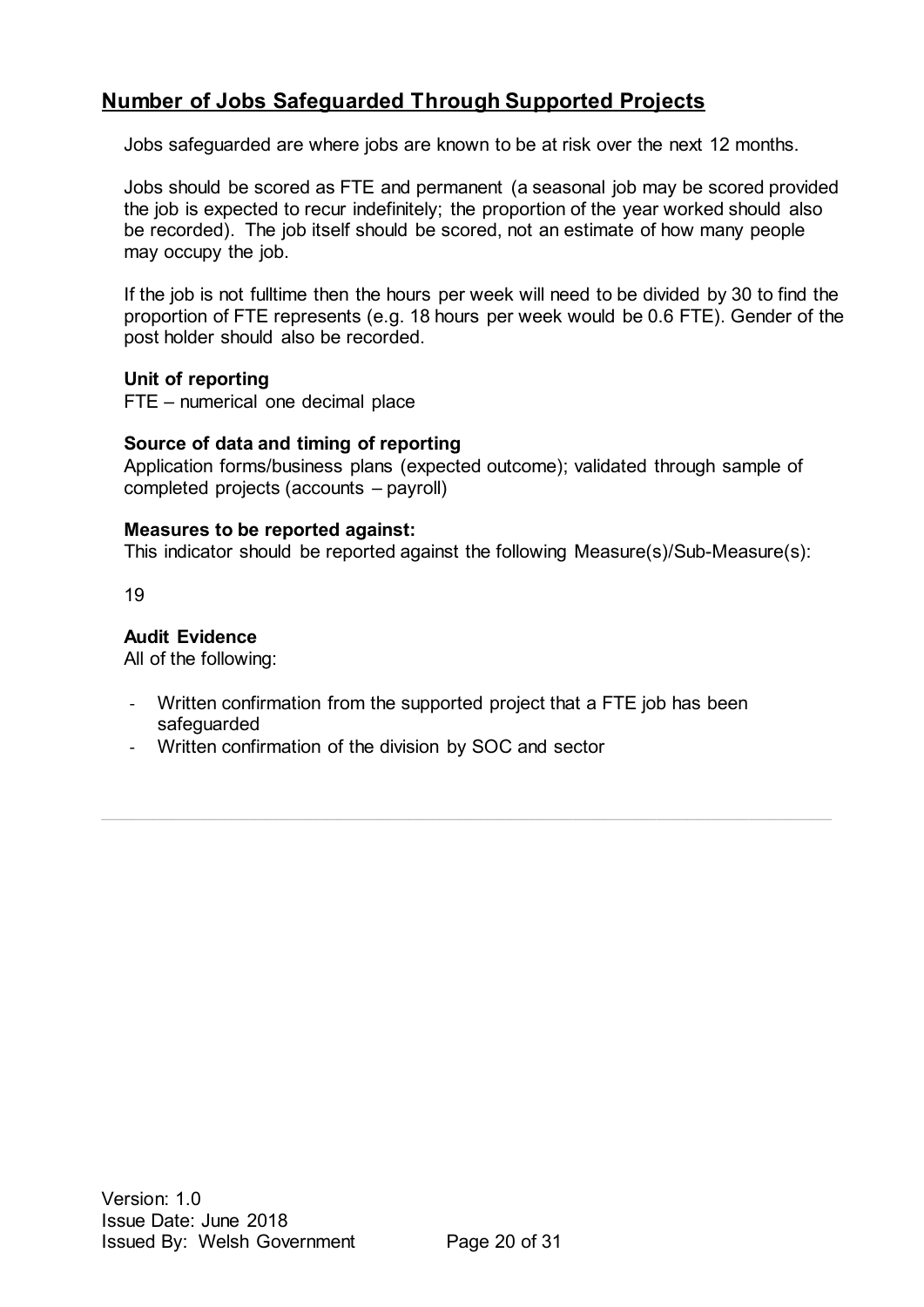## <span id="page-20-0"></span>**Number of Participants Supported**

*Participants*: number of people who attend an event to disseminate information, etc.

Please note that the number on receipt of any kind of mail-shot associated with the dissemination of information (e.g. the distribution of a report summary) cannot be counted as participants.

#### **For example;**

Participants in an awareness session.

#### **Unit of reporting**

Numerical (no decimal places) – whole values only

#### **Source of data and timing of reporting**

Application form (expected outcome), ongoing reporting, plus confirmation / amendment on completion of the operation.

#### **Measures to be reported against:**

This indicator should be reported against the following Measure(s)/Sub-Measure(s):

19

#### **Audit Evidence**

- Written record of the number of participants.
- event details; evidence that event was supported by the RDP e.g. invoice and proof of payment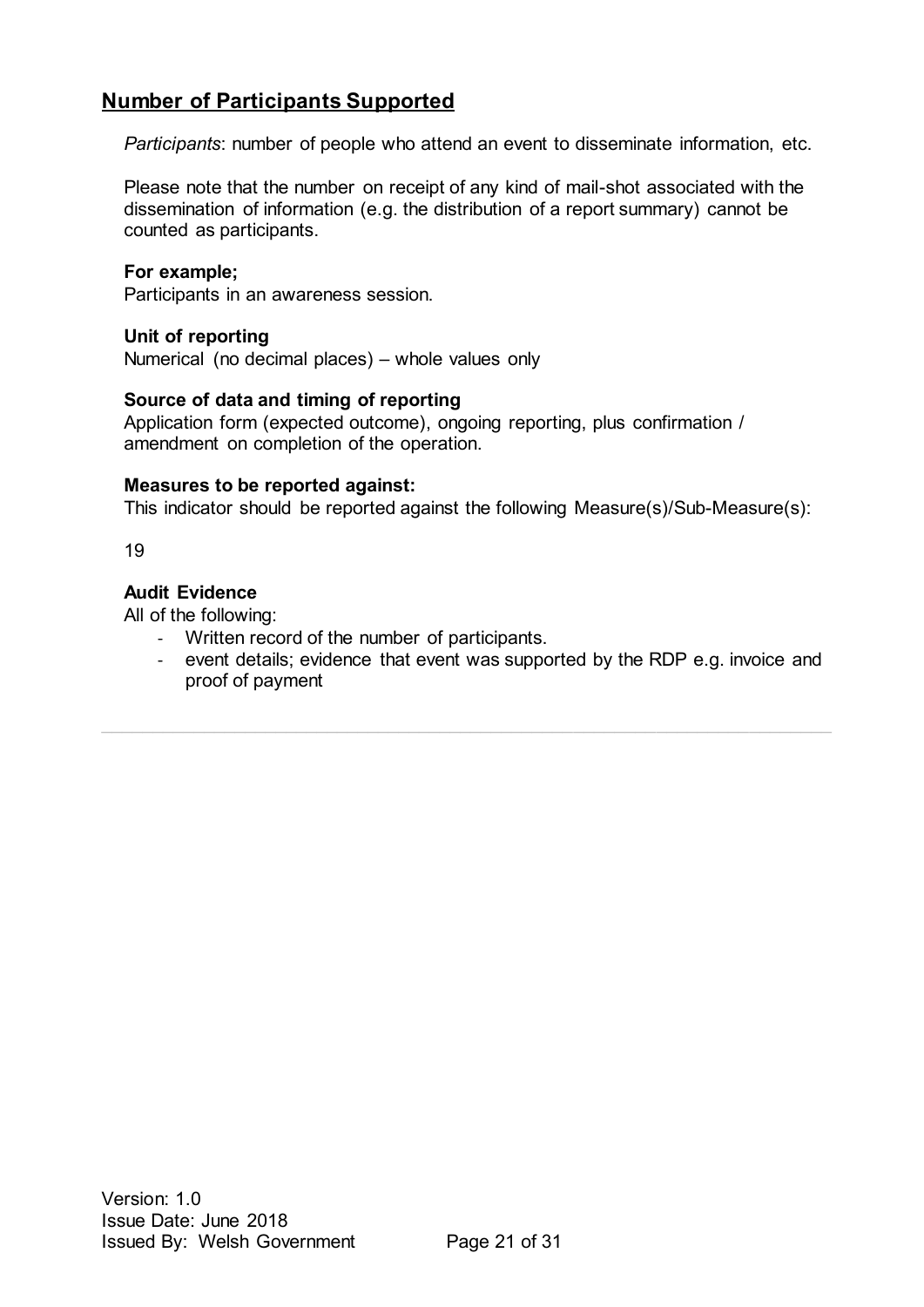## <span id="page-21-0"></span>**Number of Networks Established**

This indicator records the number of formal networks that are formed/created due to a common interest as a direct result of advice, assistance or financial support from the RDP and were not in existence prior to programme involvement.

(Each network can be scored only once over the life of the approved programme)

*For example:* A creation of special interest network.

#### **Unit of reporting**

Numerical (no decimal places) – whole values only

#### **Source of data and timing of reporting**

Application form, ongoing reporting, plus confirmation / amendment on completion of the operation.

#### **Measures to be reported against:**

This indicator should be reported against the following Measure(s)/Sub-Measure(s):

19

#### **Audit Evidence**

- Details of objectives
- Details of activities
- List of members
- Meeting dates, agendas & minutes.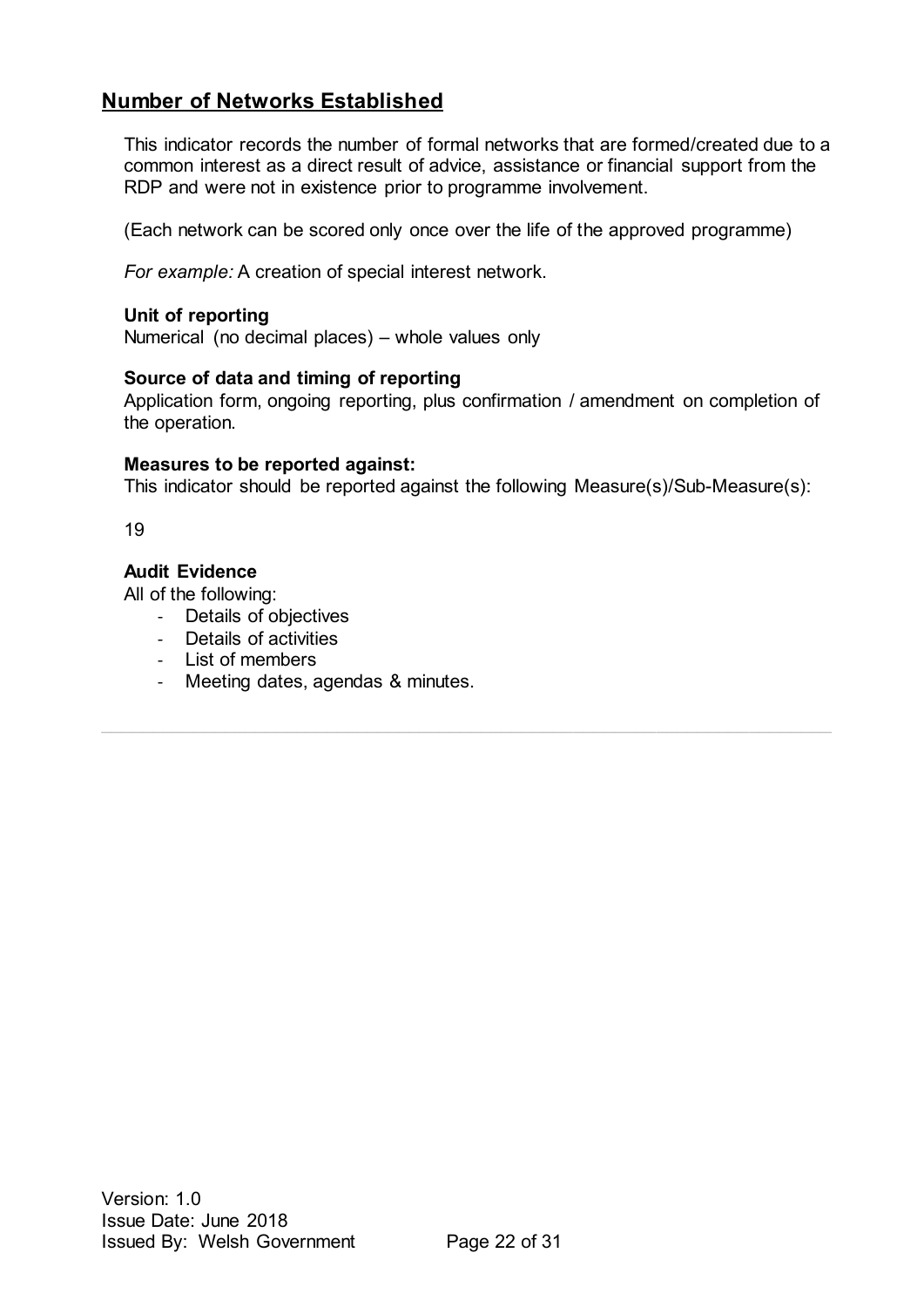## <span id="page-22-0"></span>**Number of Feasibility Studies**

Number of specific feasibility studies commissioned or undertaken through the project/programme to provide the background research for a specific problem or issue (within specific project/business/community group/community of interest) and the production of a comprehensive written appraisal of the issues, the alternative solutions, the financial costings, a detailed risk analysis and recommendations for the next steps.

#### **For example;**

A technical assessment or a plan for marketing a specific product/ service or a market infrastructure report; etc.

#### **Unit of reporting**

Numerical (no decimal places) – whole values only

#### **Source of data and timing of reporting**

Application form, ongoing reporting, plus confirmation/amendment on completion of the operation.

#### **Measures to be reported against:**

This indicator should be reported against the following Measure(s)/Sub-Measure(s):

19

#### **Audit Evidence**

- Hard copy of the final report.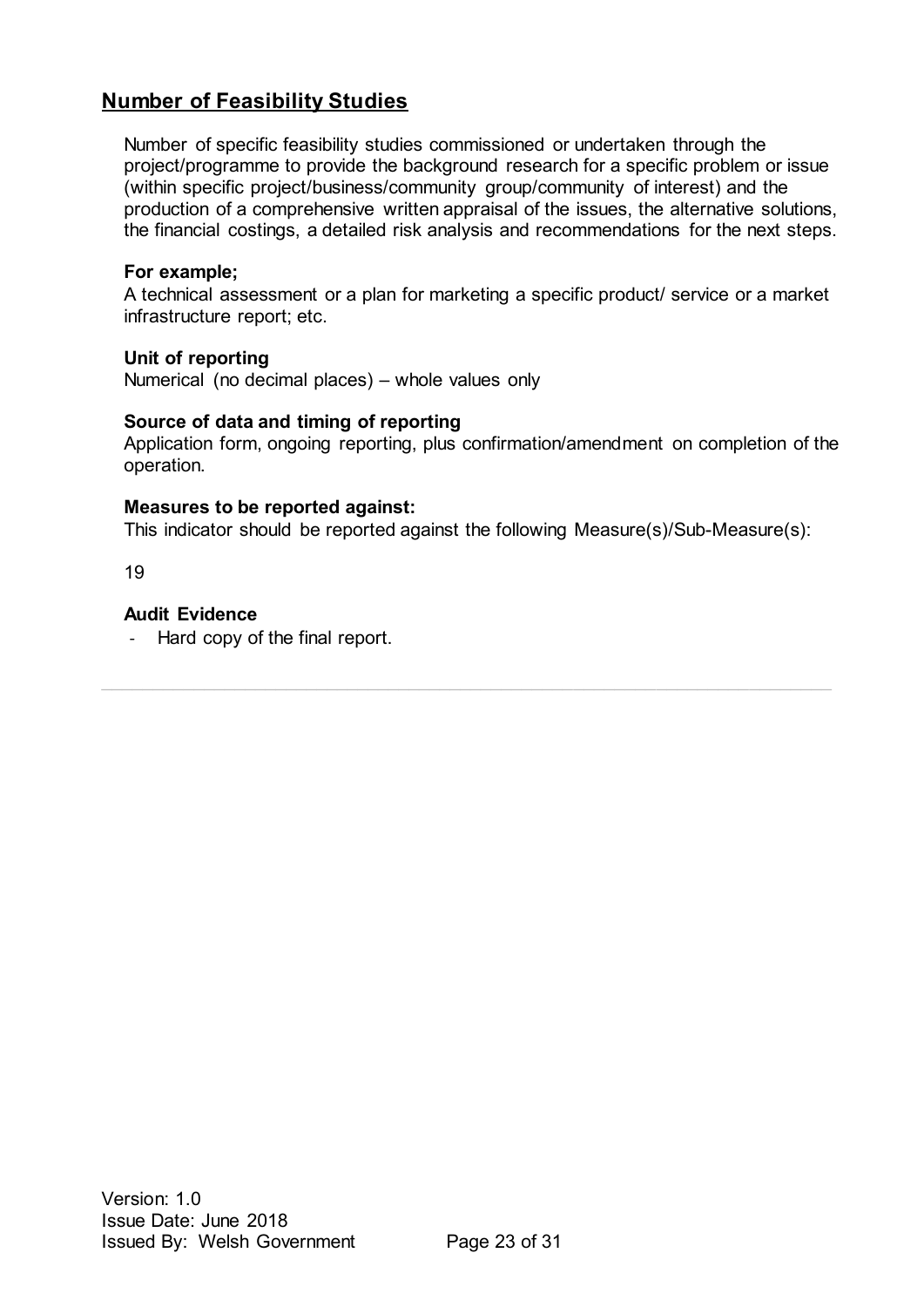## <span id="page-23-0"></span>**Number of Stakeholders Engaged**

#### **Stakeholder:**

A stakeholder is any group or individual who can affect or is affected by the achievement of the project objectives. These can be people, groups or entities that have a role and interest in the objectives and implementation of a project. They include the community whose situation the project or programme seeks to change.

#### **Engagement:**

Engagement is defined as stakeholders who become actively involved in the project's implementation at any stage.

#### **Unit of reporting**

Numerical (no decimal places) – whole values only

#### **Source of data and timing of reporting**

Application form, ongoing reporting, plus confirmation/amendment on completion of the operation.

#### **For example;**

A stakeholder engagement through Networking, animation, or consultation.

#### **Measures to be reported against:**

This indicator should be reported against the following Measure(s)/Sub-Measure(s):

19

#### **Audit Evidence**

- Details of the relevant engagement activities.
- Attendance records if relevant.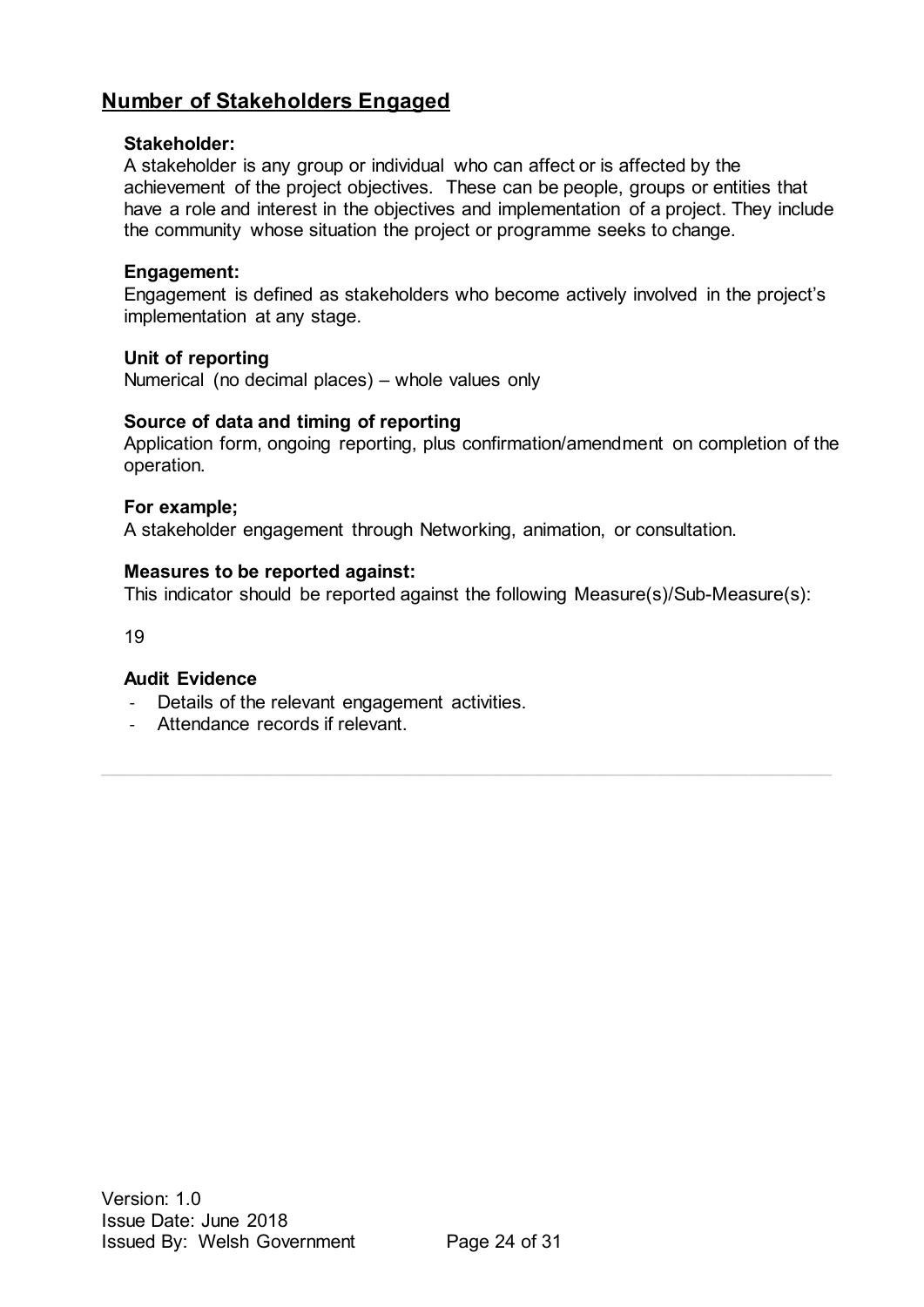## <span id="page-24-0"></span>**Number of Pilot Activities Undertaken/Supported**

A project planned as trial designed to test a given approach for a limited group of beneficiaries over a limited period; intended to attract future activity in the field/discipline or sector.

A pilot project can be deemed to be completed when a technical assessment has been completed. Number of pilot activities undertaken/ supported through the capacity building activities, broken down as follows;

- New approaches
- New products
- New processes
- New services

#### **Unit of reporting**

Numerical (no decimal places) – whole values only (pilots completed)

#### **Source of data and timing of reporting**

Application form, ongoing reporting. Completion of the project, baseline evidence, evidence that pilot (and technical) assessment have been completed.

#### **For example;**

Testing a new approach(es) to a product/service marketing.

#### **Measures to be reported against:**

This indicator should be reported against the following Measure(s)/Sub-Measure(s):

19

#### **Audit Evidence**

A plan outlining all of the:

- The stages/ activities in the pilot.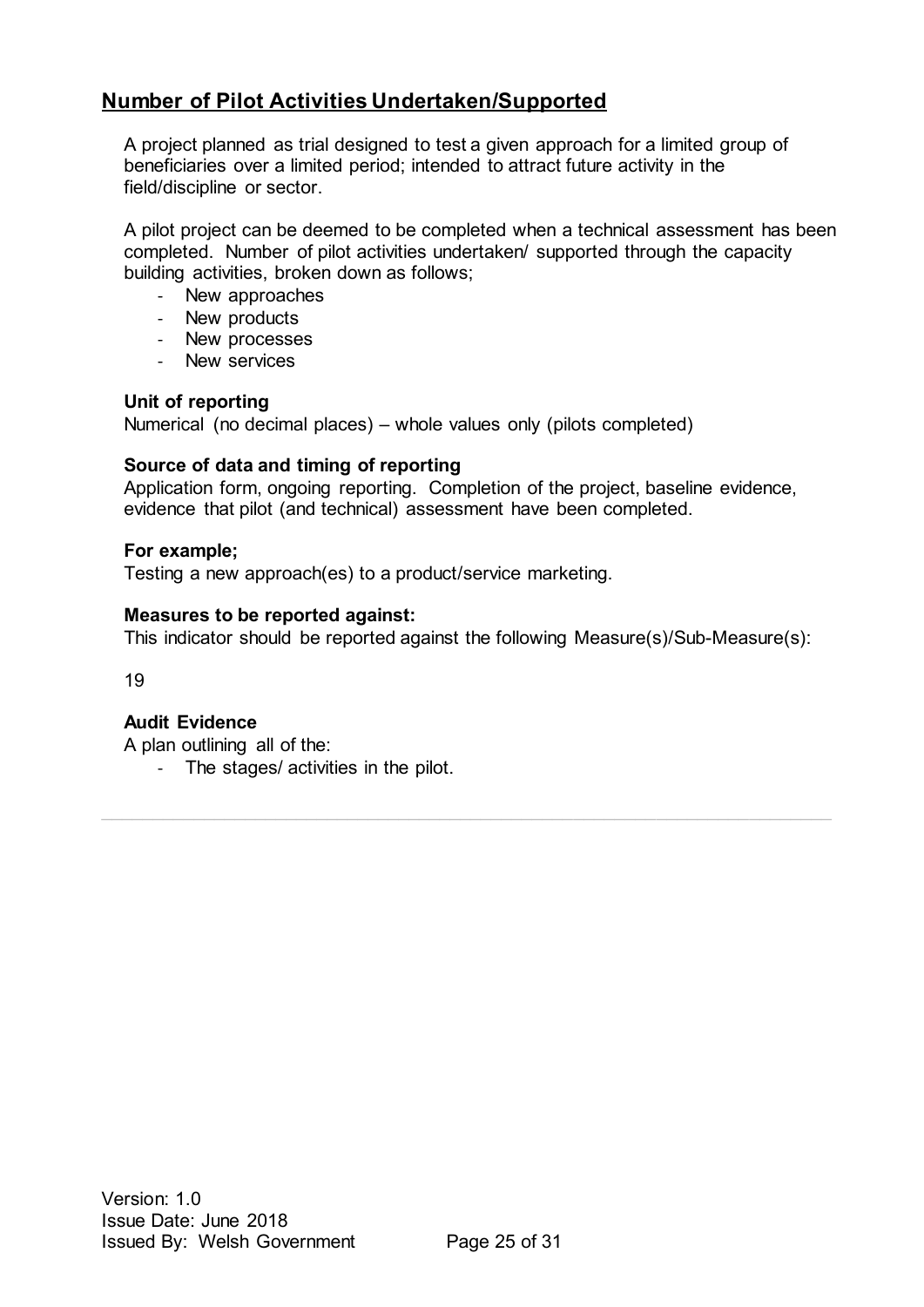## <span id="page-25-0"></span>**Number of Community Hubs**

The number of new community hubs that were formed as a direct result of the LEADER programme.

#### **Unit of reporting**

Numerical (no decimal places) – whole values only

#### **Source of data and timing of reporting**

Application form, ongoing reporting, plus confirmation/amendment on completion of the operation.

*For example:* Creation of a themed/specialist hub.

#### **Measures to be reported against:**

This indicator should be reported against the following Measure(s)/Sub-Measure(s):

 $\_$  , and the state of the state of the state of the state of the state of the state of the state of the state of the state of the state of the state of the state of the state of the state of the state of the state of the

19

#### **Audit Evidence**

- Details of objectives
- Details of activities
- List of members
- Meeting dates, agendas & minutes.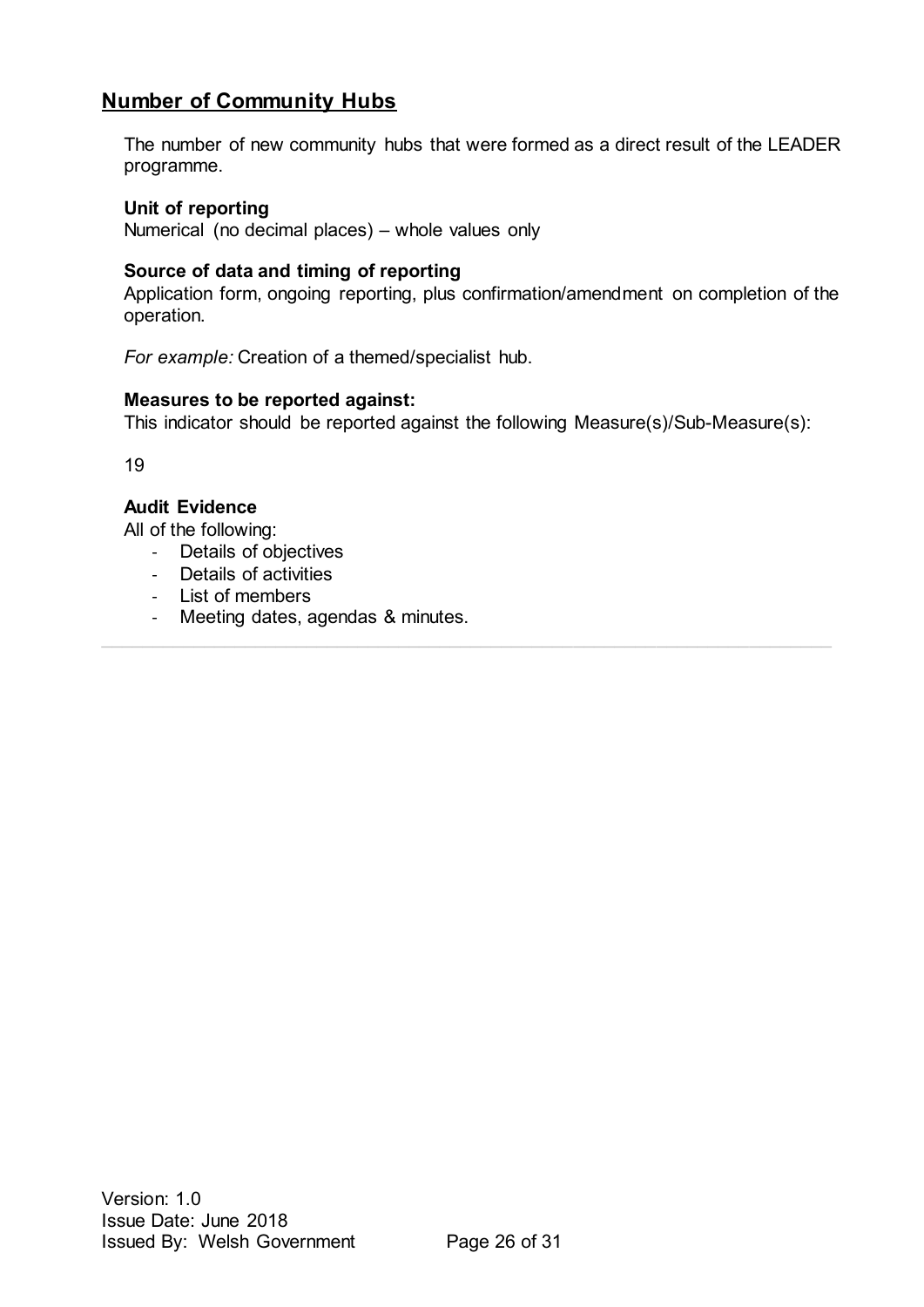### <span id="page-26-0"></span>**Number of Information Dissemination Actions/Promotional and/or Marketing Activities to Raise Awareness of the LDS and/or Projects**

The number of actions undertaken by the Local Action Group to raise awareness and explain the aim, objectives and activities undertaken via the Local Development Strategy to the rural population.

The number of planned and targeted activities undertaken by the Local Action Group that promote the Local Development Strategy and its projects OR the production and distribution of materials aimed at marketing and promoting the Local Development Strategy and its projects. This indicator is split into:

- Number of *information dissemination actions* undertaken to *raise awareness* of the LDS and/or its projects.
- Number of *promotional and /or marketing activities* undertaken to *promote* the LDS and/or its project.

#### **Unit of reporting**

Numerical (no decimal places) – whole values only

#### **Source of data and timing of reporting**

Application form, ongoing reporting, plus confirmation/amendment on completion of the operation.

#### **Measures to be reported against:**

This indicator should be reported against the following Measure(s)/Sub-Measure(s):

19

#### **Audit Evidence**

- Hard copies of the materials.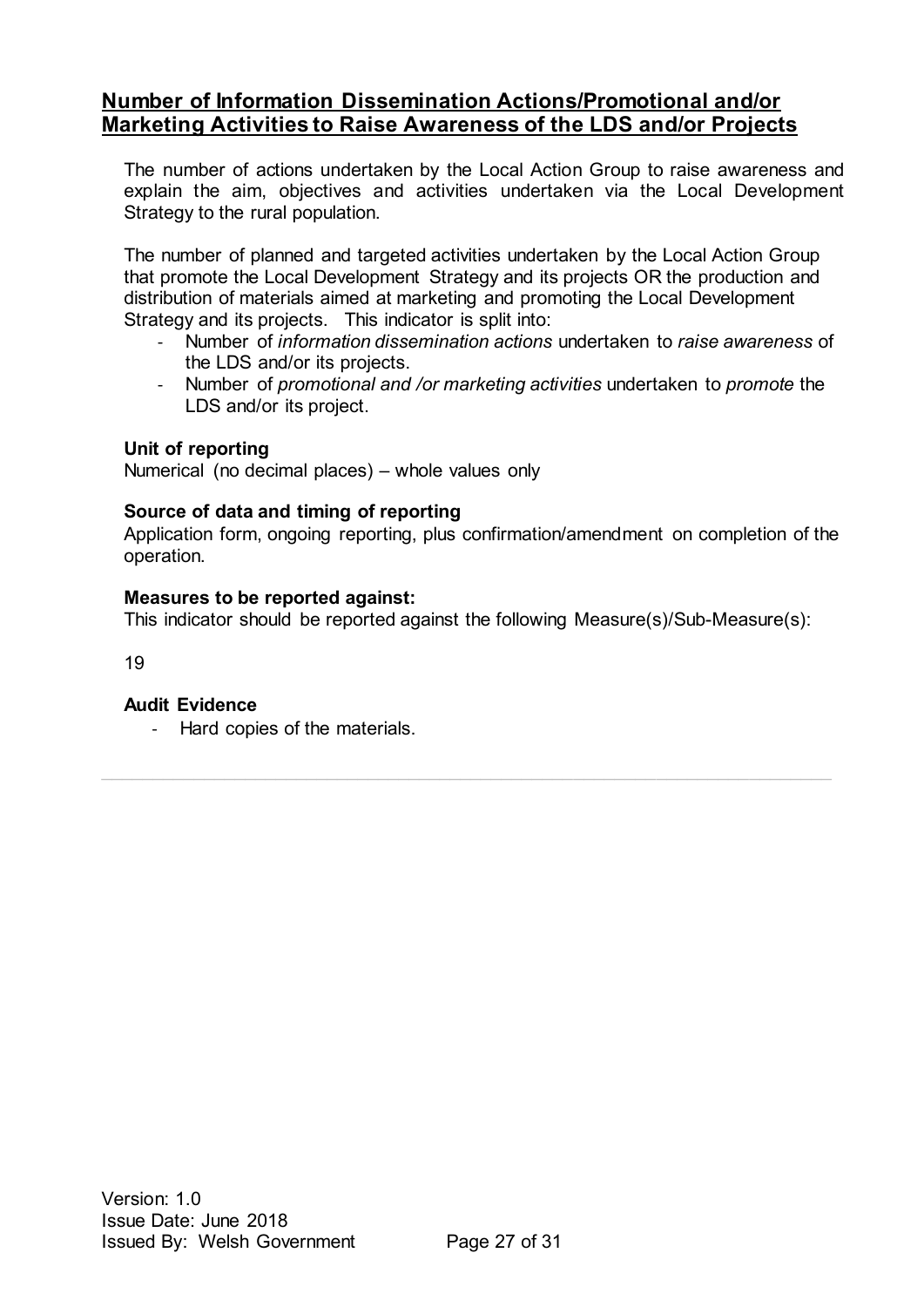## <span id="page-27-0"></span>**LEADER Theme**

Activities under LEADER must link with at least one of the five LEADER themes for Wales. The relevant LEADER Theme(s) should be selected:

- LEADER Theme 1: Adding value to local identity and natural and cultural resources
- LEADER Theme 2: Facilitating pre-commercial development business partnerships and short supply chains
- LEADER Theme 3: Exploring new ways of providing non-statutory local services
- LEADER Theme 4: Renewable energy at Community level
- LEADER Theme 5: Exploitation of digital technology

#### **Source of data and timing of reporting**

Application form, ongoing reporting, plus confirmation / amendment on completion of the operation.

#### **Unit of reporting**

Numerical (no decimal places) – whole values only

#### **Source of data and timing of reporting**

Reported when LAG selected

#### **Measures to be reported against:**

This indicator should be reported against the following Measure(s)/Sub-Measure(s):

19

#### **Audit Evidence**

Written confirmation from the LAG admin body as to theme(s) selected for each approved project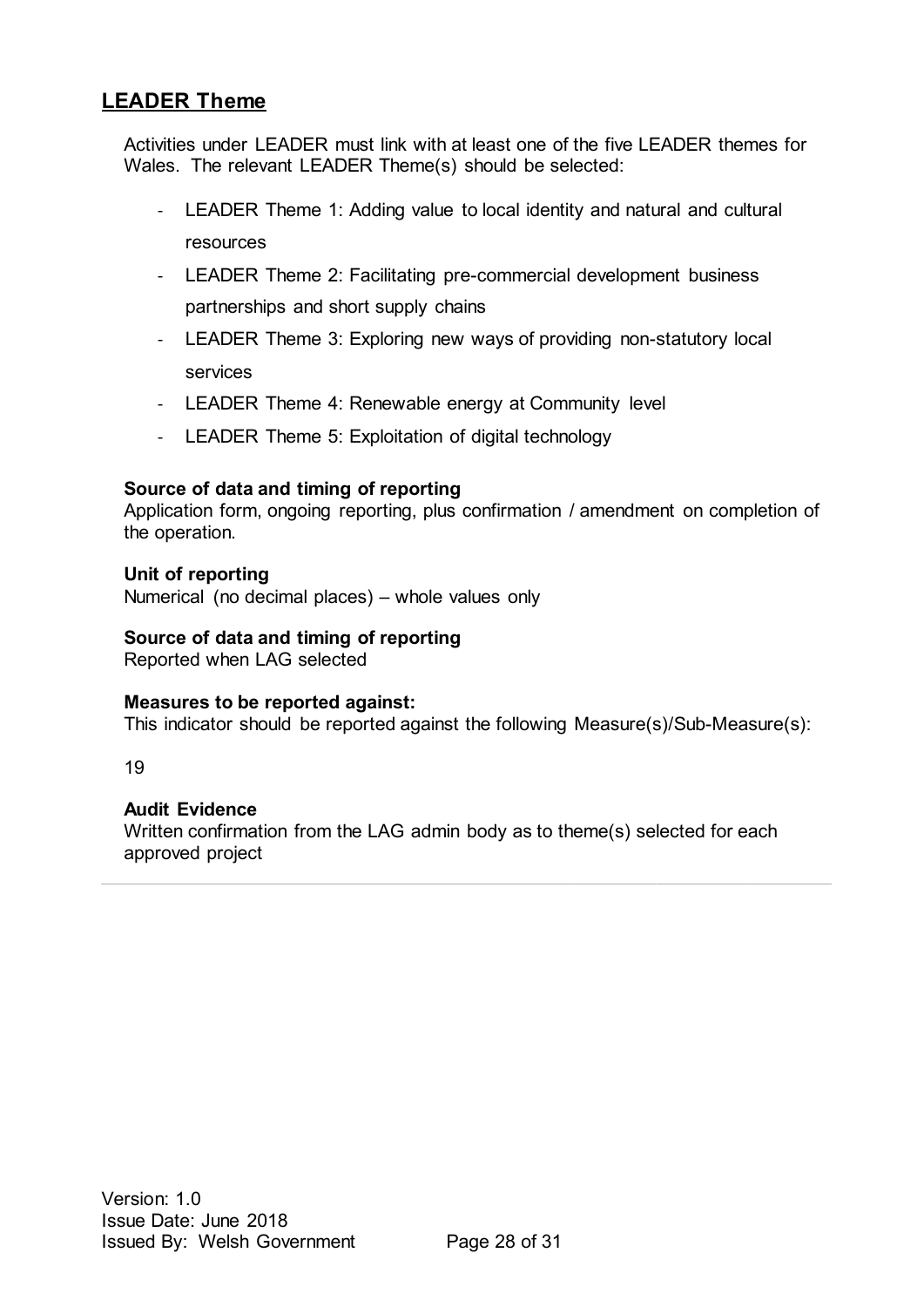#### <span id="page-28-1"></span><span id="page-28-0"></span>**Priorities and Focus Areas**

Welsh Government Rural Communities – Rural Development Programme 2014-2020 (WGRC – RDP 2014-2020) is the programme delivering the second Pillar of the Common Agriculture Policy (CAP) within Wales.

It is a joint programme with the European Commission as the Welsh Government has to co-finance the European allocation in order for it to be drawn down.

For the Welsh Government the key objectives for the WGRC – RDP 2014-2020 are to:

- Deliver and support healthy, functioning biodiverse ecosystems;
- Increase skills, knowledge and innovation;
- Promote strong, sustainable economic growth;
- Support strong, resilient and vibrant communities; and
- Satisfy the need to address short term issues whilst supporting action that addresses the implications for the longer term.

The parallel European objectives are set out in Regulation (EU) No 1305/2013 on support for Rural Development by the European Agricultural Fund for Rural Development (EAFRD) and are as follows:

- The competitiveness of agriculture
- Ensuring the sustainable management of natural resources, and climate action;
- Achieving a balanced territorial development of rural economies and communities including the creation and maintenance of employment."

These objectives are then supported by **6 Priorities** which have been further broken down into **18 Focus Areas (FA):**

*Priority 1:* **Fostering knowledge transfer and innovation in agriculture, forestry, and rural areas** 

**FA 1(a)** Fostering innovation and the knowledge base in rural areas

**FA 1(b**) Strengthening the links between agriculture and forestry and research innovation

**FA 1(c)** Fostering lifelong learning and vocational training in the agricultural and forestry sectors

#### *Priority 2:* **Enhancing competitiveness of all types of agriculture and enhancing farm viability**

**FA 2(a)** Facilitating restructuring of farms facing major structural problems, notably farms with a low degree of market participation, market-oriented farms in particular sectors and farms in need of agricultural diversification

**FA 2(b)** Facilitating generational renewal in the agricultural sector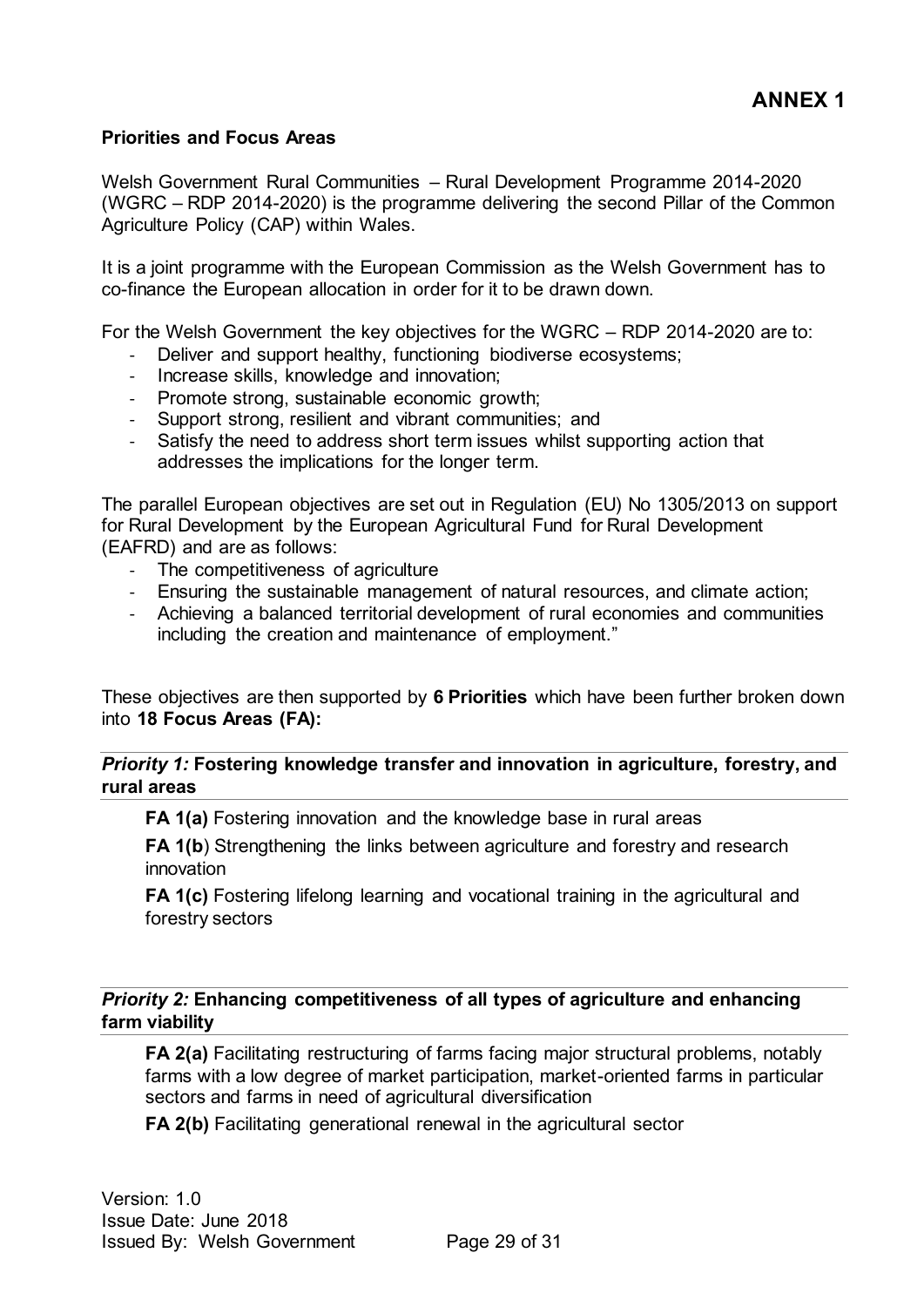#### *Priority 3:* **Promoting food chain organisation and risk management in agriculture**

**FA 3(a)** Better integrating primary producers into the food chain through quality schemes, promotion in local markets and short supply circuits, producer groups and inter-branch organisations

**FA 3(b)** Supporting farm risk management

#### *Priority 4:* **Restoring, preserving and enhancing ecosystems dependent on agriculture and forestry**

**FA 4(a)** Restoring and preserving biodiversity, including in Natura 2000 areas and high nature value farming, and the state of European landscapes

**FA 4(b)** Improving water management

**FA 4(c)** Improving soil management

#### *Priority 5:* **Promoting resource efficiency and supporting the shift towards a low carbon and climate resilient economy in agriculture, food and forestry sectors**

**FA 5(a)** Increasing efficiency in water use by agriculture

**FA 5(b)** Increasing efficiency in energy use in agriculture and food processing

**FA 5(c)** Facilitating the supply and use of renewable sources of energy, of byproducts, wastes, residues and other non-food raw material for purposes of the bioeconomy

**FA 5(d)** Reducing nitrous oxide and methane emissions from agriculture

**FA 5(e)** Fostering carbon sequestration in agriculture and forestry

#### *Priority 6:* **Promoting social inclusion poverty reduction and economic development in rural areas**

**FA 6(a)** Facilitating diversification, creation of new small enterprises and job creation

**FA 6(b)** Fostering local development in rural areas

**FA 6(c)** Enhancing accessibility to, use and quality of information and communication technologies (ICT) in rural areas

All these priorities have to contribute to the cross-cutting objectives of innovation, environment and climate change mitigation and adaptation.

LEADER is programmed under Focus Area 6b ('Fostering local development in rural areas') however for each individual project the LAG should identify what the main objective of the project and attribute to the most relevant Focus Area, recording progress against the one indicator for that Focus Area.